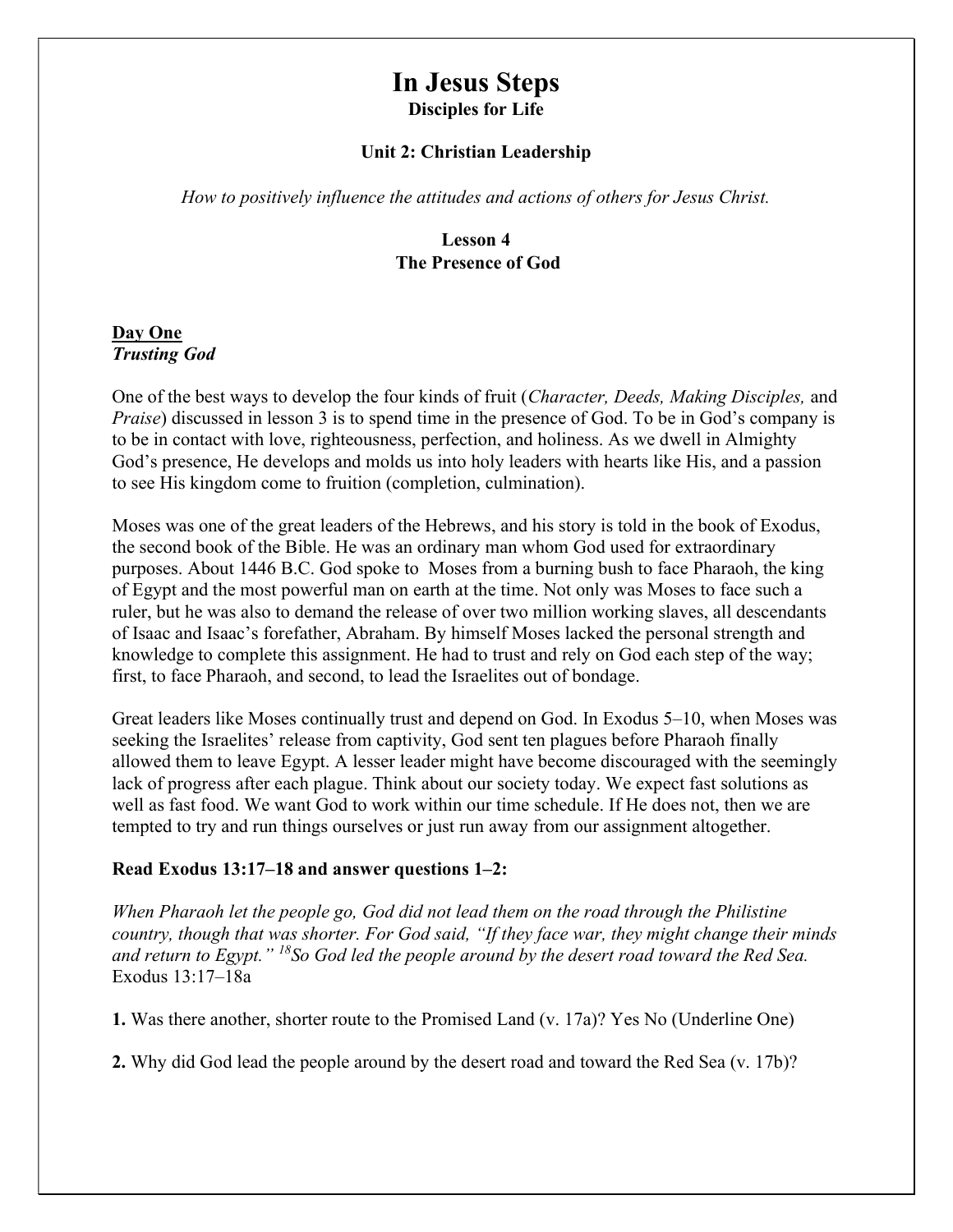#### In Jesus Steps Unit 2: Christian Leadership, Lesson 4: The Presence of God

#### Read Exodus 14:1–2 and answer questions 3–4:

Then the LORD said to Moses,  $2$  "Tell the Israelites to turn back and encamp near Pi Hahiroth, between Migdol and the sea. They are to encamp by the sea, directly opposite Baal Zephon." Exodus 14:1–2

3. To whom was the LORD speaking and giving leadership directions (v. 1)?

4. What do these verses indicate about God's communication and presence with Moses?

The Lord was speaking directly to Moses and making His presence known. Moses acknowledged God's presence by obeying His orders and directions. However, those orders placed Moses and the Israelites between the sea and the approaching Egyptian army. Pharaoh had changed his mind about letting the Israelites go and sent his chariots and horsemen after them. It certainly appeared that they were trapped for capture or slaughter!

#### Read Exodus 14:12 and answer questions 5–8:

"Didn't we say to you in Egypt, 'Leave us alone; let us serve the Egyptians'? It would have been better for us to serve the Egyptians than to die in the desert!" Exodus 14:12

5. Describe the Israelites' attitude toward their great leader Moses.

6. Share a time when you thought you were caught between "the devil and the deep blue sea" (i.e., you were facing two risky alternatives or choices).

7. Regarding your answer for #6, how was your attitude similar to, or different from that of the Israelites?

8. If there is anything happening in your life right now that makes you nervous or afraid, please explain and share how your discipleship team can pray for you.

Accountability: Be prepared to share your answers #6–8 with your discipleship team next week.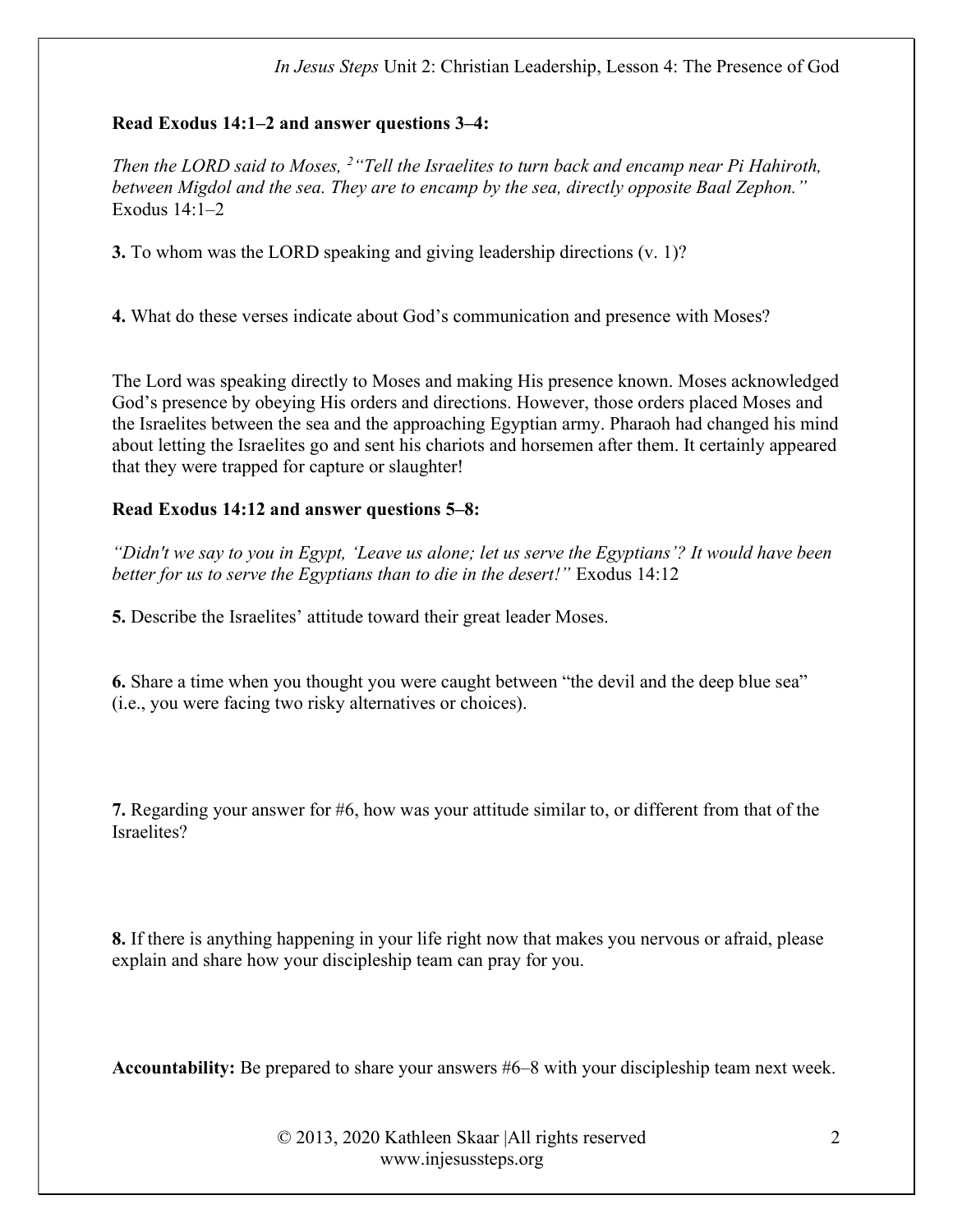9. Read Exodus 14:18. Name another reason God led the people into their current position between Pharaoh's army and the Red Sea.

"The Egyptians will know that I am the LORD when I gain glory through Pharaoh, his chariots and his horsemen." Exodus 14:18

10. Read Exodus 14:21–22. What miracle had God planned and executed with perfect precision and timing?

Then Moses stretched out his hand over the sea, and all that night the LORD drove the sea back with a strong east wind and turned it into dry land. The waters were divided,  $^{22}$  and the Israelites went through the sea on dry ground, with a wall of water on their right and on their left. Exodus 14:21–22

11. Read Exodus 14:28. What happened to the Israelites' enemies?

The water flowed back and covered the chariots and horsemen—the entire army of Pharaoh that had followed the Israelites into the sea. Not one of them survived. Exodus 14:28

12. Read Exodus 14:31. How did the Israelites' attitude change?

And when the Israelites saw the mighty hand of the LORD displayed against the Egyptians, the people feared the LORD and put their trust in him and in Moses his servant. Exodus 14:31

God's plan was to bring the Israelites into relationship with Him. He had chosen them to be His people and to experience His presence. However, a relationship with God begins with trust. God wanted the Israelites to trust Him completely, no matter the circumstances.

God is dependable, reliable, faithful, and truthful. He is also loving, merciful, holy, and allpowerful. God was not only worthy of the Israelites' trust, but He is worthy of our trust and the trust of every human being: past, present, and future.

**Definition:** Trust in God is the solid belief in His reliability, truthfulness, ability, and strength. It means that we feel safe and have full confidence in God, no matter the situation or condition of our lives. In the same way we are commanded to *trust* in God, we are to *trust* in Jesus (John14:1).

13. Read Isaiah 26:4. Why do you think the LORD commands and values your personal trust in Him?

Trust in the LORD forever, for the LORD, the LORD himself, is the Rock eternal. Isaiah 26:4 (Rock signifies strength, protection, endurance, and refuge.)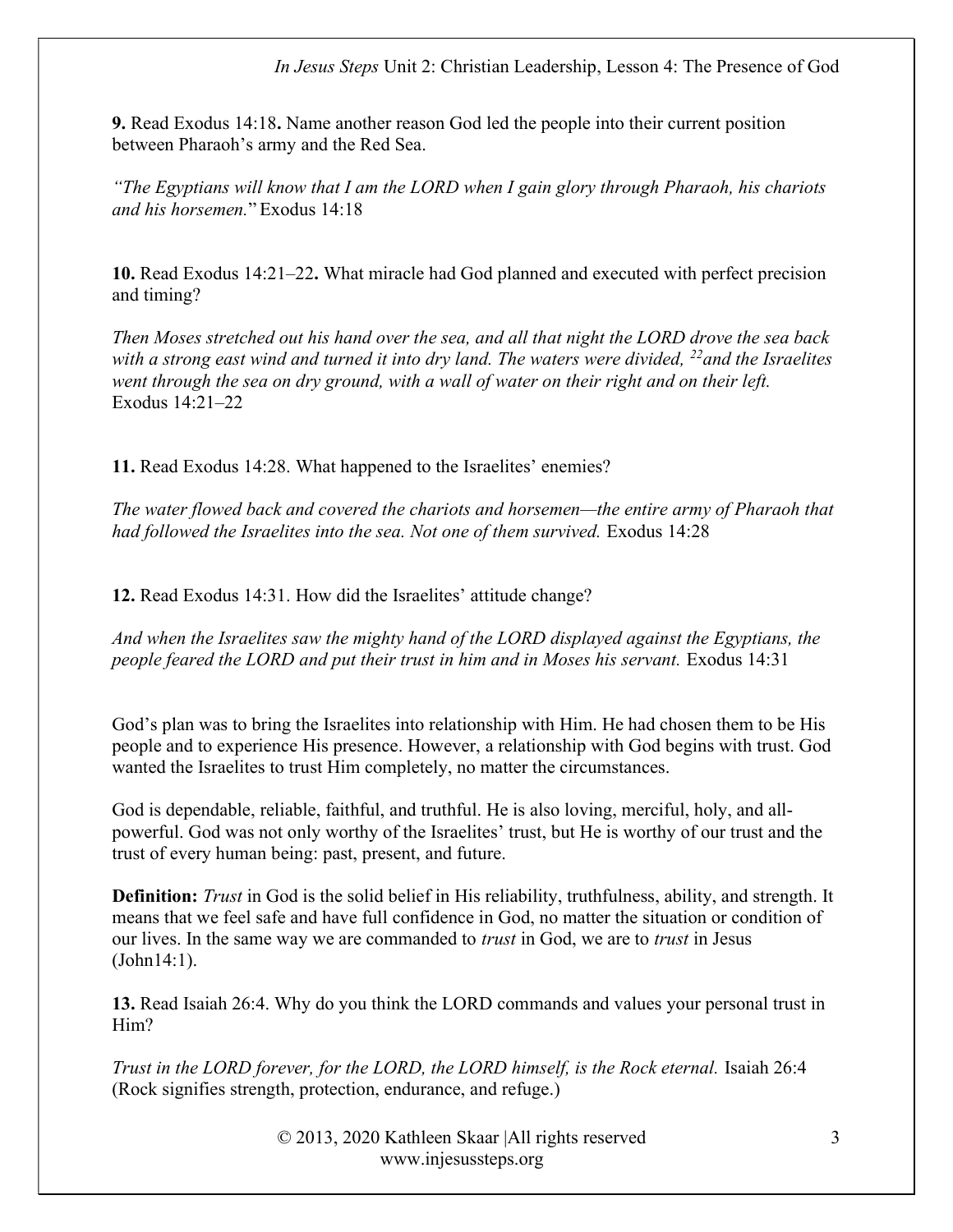Accountability: Be prepared to share your answer #13 with your discipleship team next week.

We covered five of God's attributes in *Unit One: Who Is God?* (God is good, merciful, loving, sovereign, and holy). God wants to be desired for who He is, and that takes faith. We cannot see God, but we still trust He is completely good, merciful, and loving.

When we do not treat God and His word as truthful and reliable, we are attributing falsehood to God. We are placing God in the same category as the devil, the father of lies (John 8:44) or humans, who are prone (likely) to lie (Numbers 23:19). This is a grievous (serious) sin—it is rebellion.

Even though the Israelites had seen God's mighty miracles in their release from slavery and deliverance by the parting of the Red Sea, time proved that they still did not trust Him. When they initially reached the Promised Land, God told Moses to send spies to check out the land. Joshua and Caleb were two of the 12 spies who explored the land for 40 days. These two men trusted in the LORD.

Although it was a good land, ten of the spies did not trust God. They were afraid of the current inhabitants and stirred up fear in the Israelite camp. The people trusted the rebellious ten rather than God.

14. Read Numbers 14:9 (shown below), the words of Joshua and Caleb upon their return. How did these two men honor and trust in the LORD?

"Only do not rebel against the LORD. And do not be afraid of the people of the land, because we will devour them. Their protection is gone, but the LORD is with us. Do not be afraid of them." Numbers 14:9

15. Next read Numbers 14:11. Why was the LORD angry with the Israelites?

The LORD said to Moses, "How long will these people treat me with contempt? How long will they refuse to believe in me, in spite of all the signs I have performed among them?" Numbers 14:11 (Contempt means to disregard, disrespect, or scorn.)

God had revealed Himself to the Israelites through miracles, signs, and wonders. He had shown Himself faithful and true by delivering them from the most powerful army in the world at that time. Yet, they still disrespected God by not believing He could give them victory over lesser opponents. This is the reason that they were made to wander in the desert for 40 years before returning to the land. It was one year for every day the spies explored the land.

God had every right to be angry and dole out consequences for unbelief. Even Moses had issues with trust at times and suffered God's displeasure. So, let us take note and not become proud, thinking, If I had seen God part the Red Sea, I wouldn't have rebelled like they did.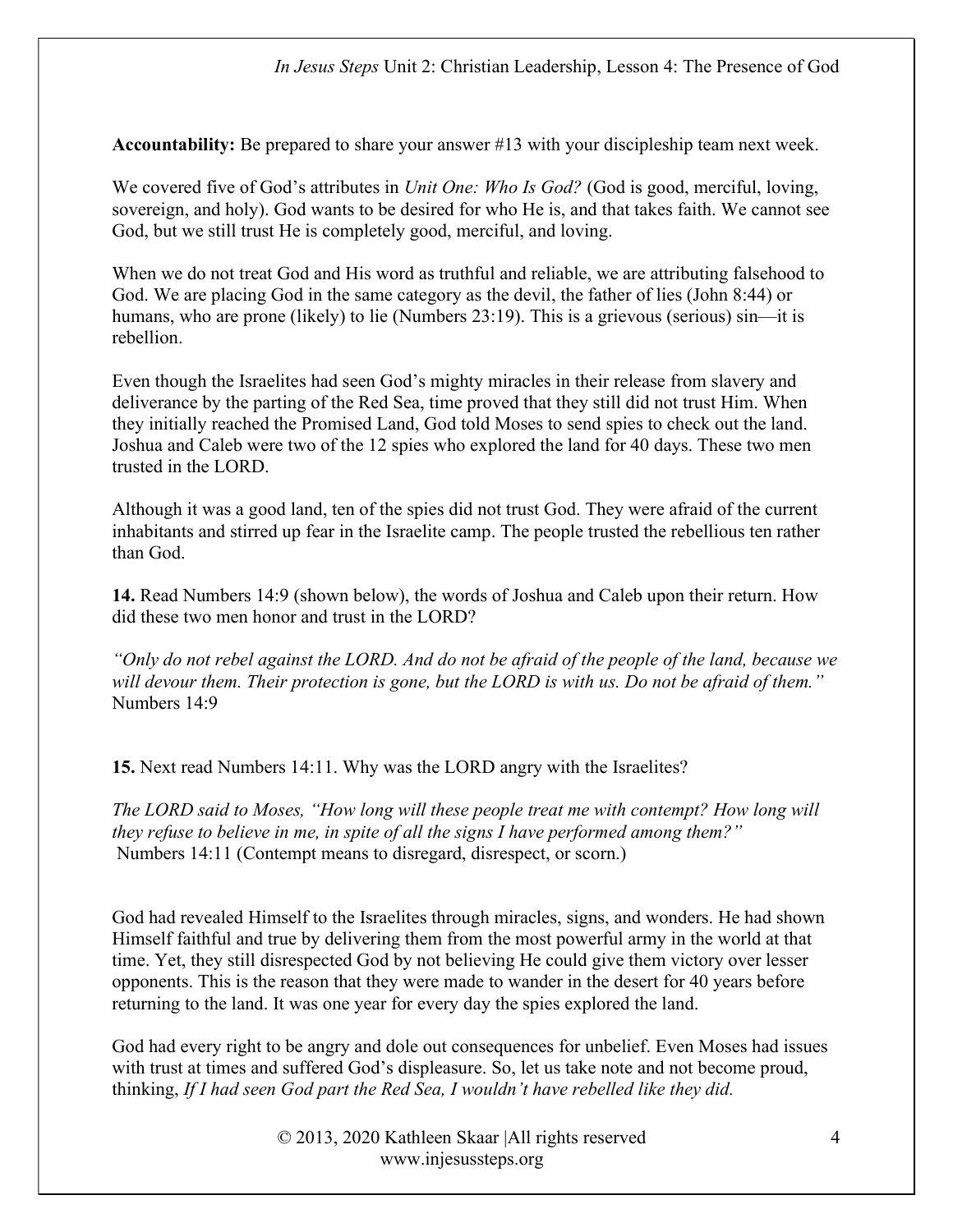#### In Jesus Steps Unit 2: Christian Leadership, Lesson 4: The Presence of God

16. Read Numbers 20:12. What was the reason God gave to Moses and Aaron for not allowing them to lead the Israelites into the Promised Land?

But the LORD said to Moses and Aaron, "Because you did not trust in me enough to honor me as holy in the sight of the Israelites, you will not bring this community into the land I give them." Numbers 20:12

How had these two seemingly faithful leaders failed to trust God? At one point during their desert journey, God told Moses and Aaron to speak to a rock and it would pour out water for the Israelites to live (Numbers 20:8) and not die of thirst. Instead, after they had gathered the assembly together, Moses spoke angry, rash (thoughtless) words and struck the rock twice with his staff. According to Scripture, Moses had rebelled against the Spirit of God by these words and actions (Psalm 106:33).

There may be a tendency to think, *poor Moses!* He had followed God and put up with so much whining and rebellion from the people. His few harsh words and his striking the rock does not seem so bad. But yes, it was a serious transgression.

First, remember the miraculous way that Moses was called into service from a burning bush (Exodus 3:1–10). Second, God sent His Spirit to be at Moses' right hand and thus provide a spectacular departure from Egypt with the parting of the Red Sea (Isaiah  $63:11-14$ ). Third, the Spirit of God was working supernaturally in and through many people and circumstances during Moses' desert trek (Exodus 31:3; Numbers 11:17; Nehemiah 9:20–21).

Moses had an amazing history with God and His presence. Both he and Aaron were held to a higher standard of obedience. In fact, all leaders are held to a higher standard of obedience and righteousness.

Moses' disobedience was a plain case of rebellion. Trusting and obeying God is not a partial or part-time commitment. It is complete and full-time allegiance. Moses had been following God for many years and had been used in extraordinary ways. He had no excuse for disobedience. And in Jesus Christ, neither do we.

We also need to understand that Moses' past faithfulness did not give him the right to stop obeying and trusting God. He never earned the "right" to alter or change the instructions God gave to him. In fact, because of not following God's specific instructions with the rock, Moses' consequence was being kept from leading or entering the Promised Land of Canaan (Deuteronomy 32:48–52) . He was not allowed to participate in the fulfillment of his lifetime mission.

God will give you opportunities to mature through various circumstances as you are tested. I pray that you will embrace and trust God in every situation! Watch out for the sin of self-reliance or independence from God. There may be a tendency to depend on yourself or others. Guard against relying on your own personality, abilities, and resources or those of other people.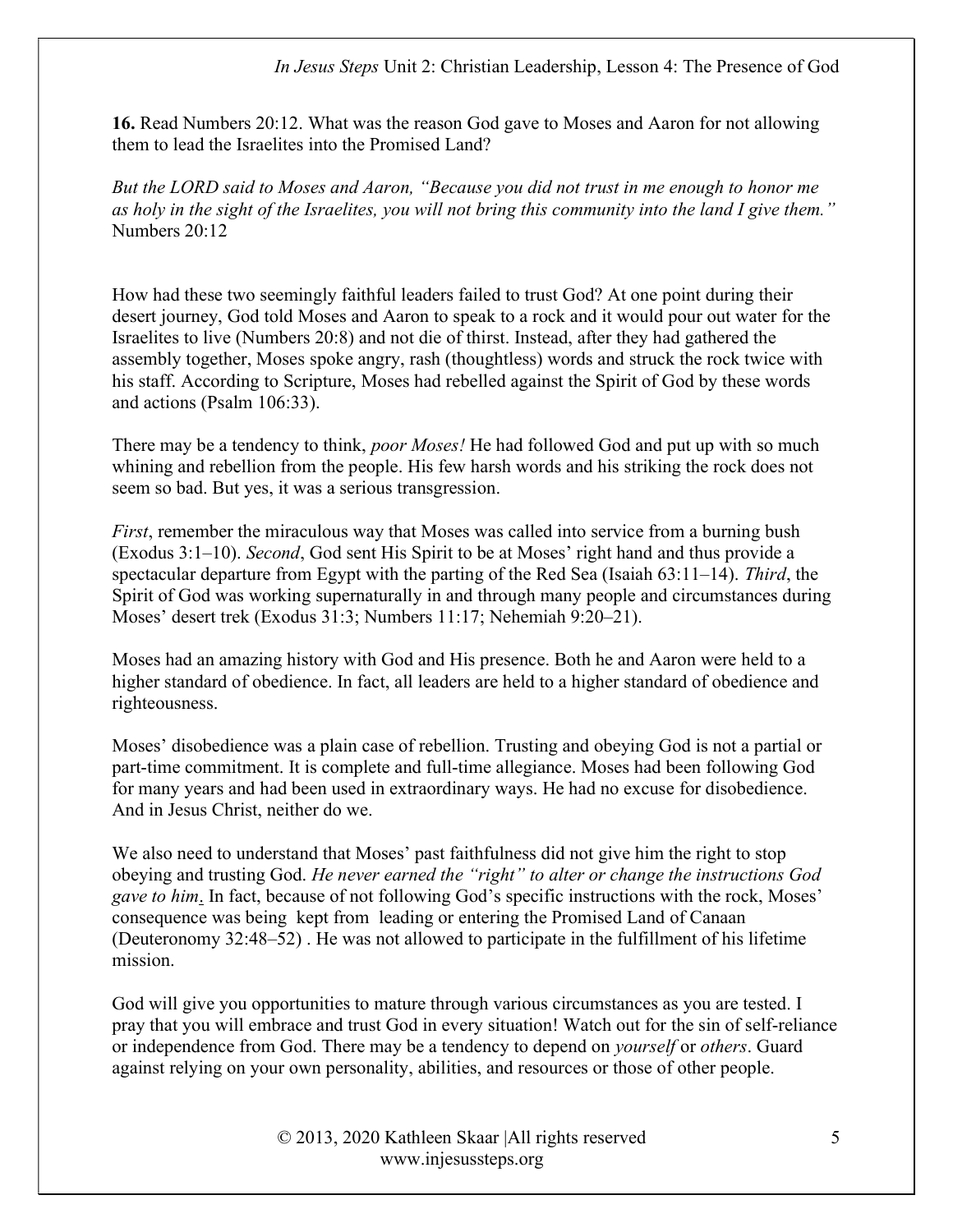Acknowledge the Lord each day as the source of all that you have and all that you are, including natural talents and spiritual gifts. Always be thankful and give God all the glory. Amen.

#### Personal Action Steps

(These steps are designated personal since they are not meant to be shared with your team. However, if by examining your motives, you would like prayers in a certain area, please ask your discipleship team.)

17. Pray and examine your own motives. Confess any wrong motives as the Spirit leads and convicts. Ask God to forgive you. Pray.

a. I like being the center of attention. Yes No Sometimes (Underline One)

b. I want to command others and be served by them. Yes No Sometimes (Underline One)

c. I take credit for being strong, nice, smart, generous, or fun. Yes No Sometimes (Underline One)

d. I am proud of my self-reliance and independence. Yes No Sometimes (Underline One)

e. I depend on other people rather than depending on God. Yes No Sometimes (Underline One)

f. I prayed the following prayer: Yes No (Underline One)

My Lord and my God, I am so sorry for all selfish motives (list as the Spirit leads). Please give me pure motives and radically holy thoughts. I desire to love, trust, obey, and serve You fully in Christ. May I give You all the credit and recognition that You deserve. Amen.

### Action Step

18. Memorize Proverbs 3:5–6: Trust in the LORD with all your heart and lean not on your own understanding; <sup>6</sup>in all your ways submit to him, and he will make your paths straight. Proverbs 3:5–6

Accountability: Be prepared to share your memory verse #18 with your team next week.

—End Day One—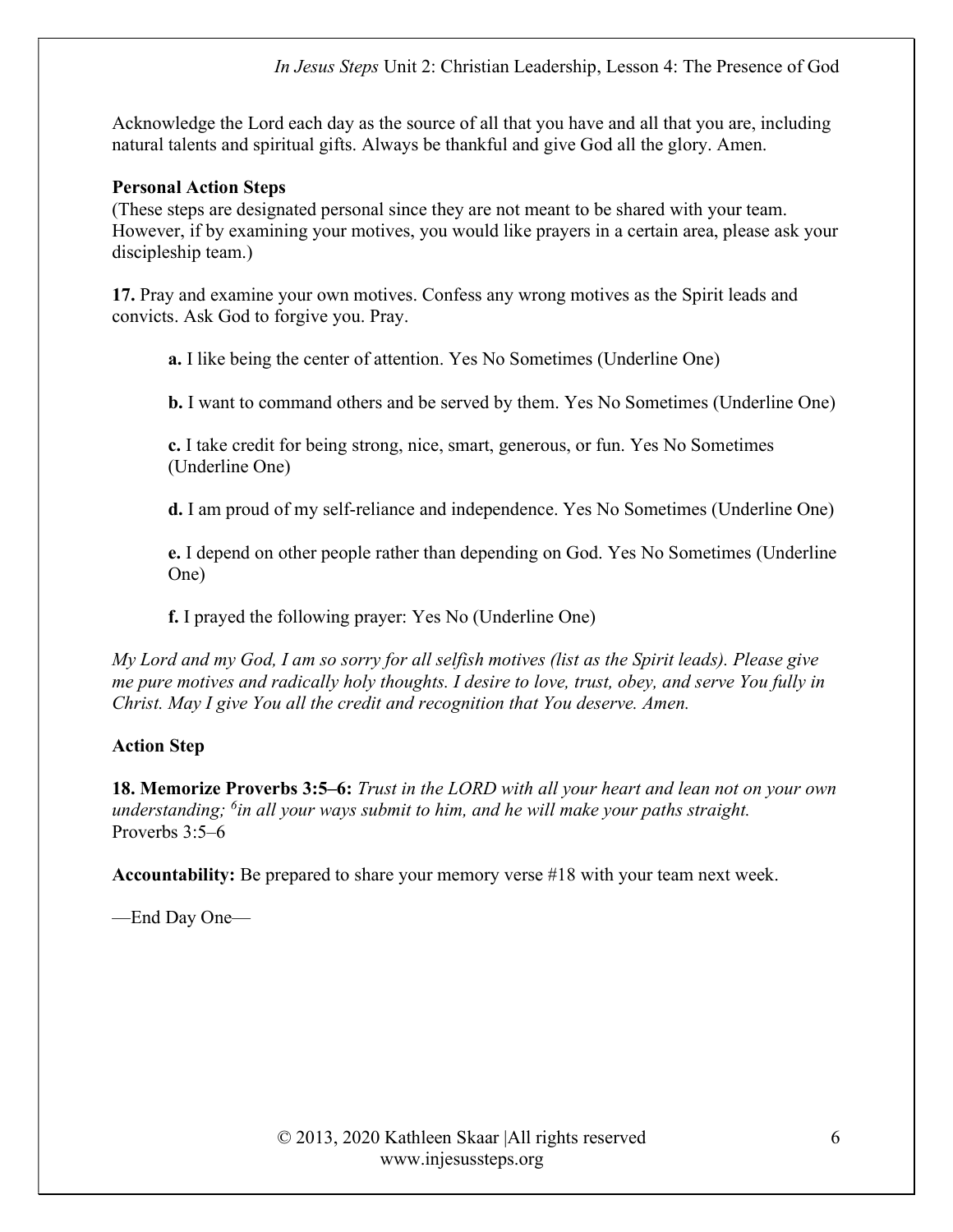### Day Two The Temple of God, Part A

Leadership is not for the weakhearted. It was certainly not an easy task moving a stiff-necked (stubborn and arrogant) people across the desert for 40 years! The people continued to sin. They continued to grumble and complain. They continued to be ungrateful and unappreciative. How did Moses keep his peace during this hard, hot, and hectic journey?

## Read Exodus 33:13–14 and answer questions 19–20:

"If you are pleased with me, teach me your ways so I may know you and continue to find favor with you. Remember that this nation is your people." <sup>14</sup>The LORD replied, "My Presence will go with you, and I will give you rest." Exodus 33:13-14

19. Why did Moses want the Lord to teach him His ways (v. 13)?

Underline "favor" in verse 13. The Hebrew word that the NIV Bible translates favor is *hen* ( $\uparrow \uparrow$ ). Another way to translate *hen* is "approval or affection for someone." It also can mean grace. Moses knew God was with him and he did not want to lose His presence through ignorance. He wanted God to continue to accept and approve of him. Moses knew for God to find satisfaction and even pleasure in his activities, he must understand God's ways and follow Him. The human will (choice) is only meaningful as it follows the Lord's will (choice).

Notice that Moses totally identifies with his people. He asks God for His favor or approval to lead in the challenging task ahead. Look in verse 13 where Moses reminds God "this nation is Your people." Of course, God does not need to be reminded of anything, but He is pleased to relate or communicate with us on our level.

Moses wanted to understand and recognize not only who God was, but how He viewed people and circumstances. Moses desired wisdom to distinguish between the right way and the wrong way, between God's way and people's way. Moses was seeking God for the right purposes. He was not seeking God for arrogant or selfish reasons.

Although Moses had heard God's voice, experienced His miracles, and was used to free two million people, he was not satisfied. Moses still wanted more of God! A leader like Moses is constantly and persistently seeking and, thus, finding more of God.

20. What was God's reply to Moses (v. 14)?

If Moses did not know God, he would not have been able to lead the people in the right way for their spiritual good. The Israelites needed a leader who truly heard and obeyed God. They did not need a leader who just pretended to know God.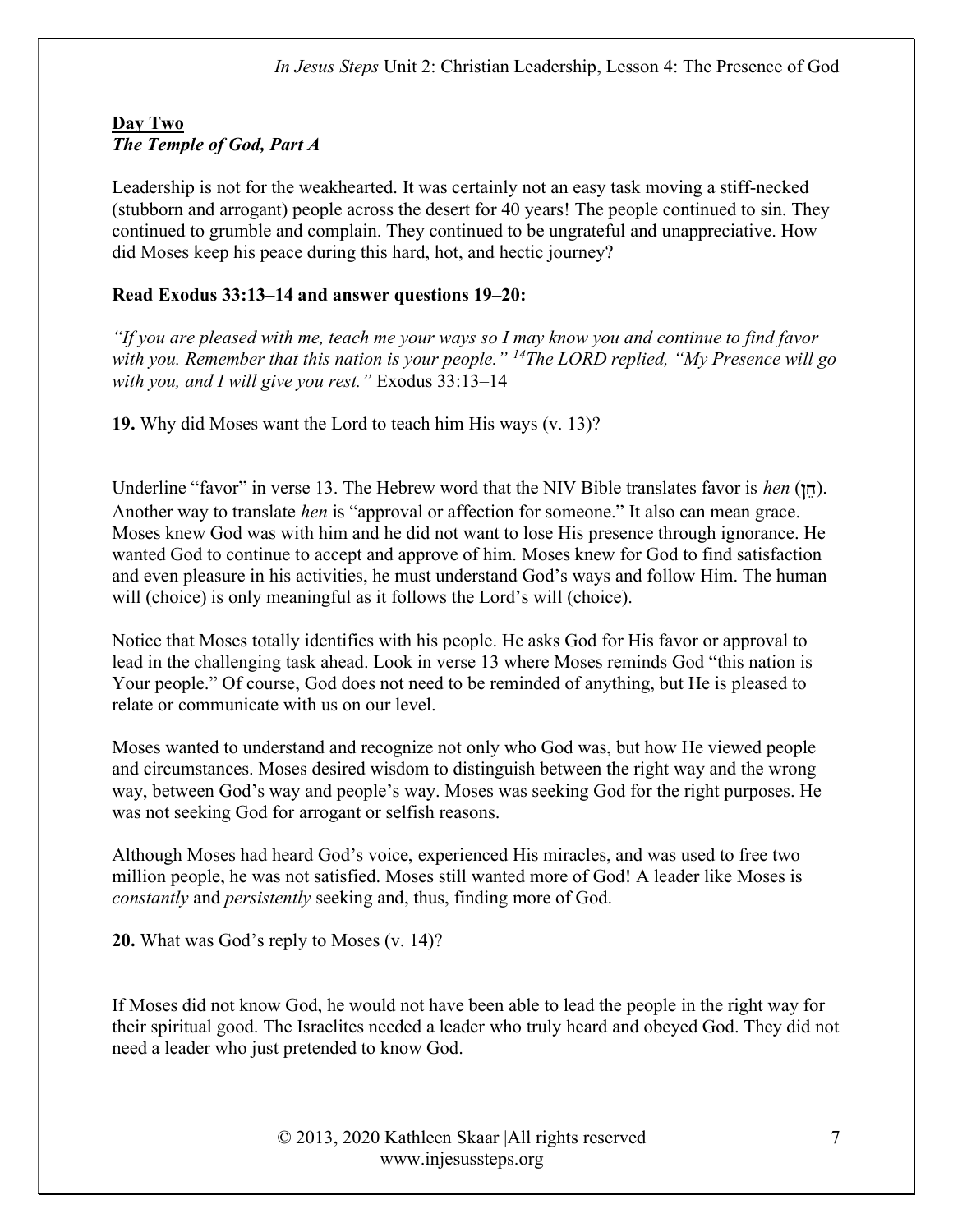Moses wanted the satisfaction and peace of knowing that he was in God's will. He desired to follow God's plan and purpose for himself and for the people he was leading. He needed God's direct supervision. God understood what Moses was asking and said: "My Presence will go with you."

The word in Hebrew that the NIV translates presence is *panay* (**all**), which literally means "face." The same word is used in the Aaronic or priestly benediction of Numbers 6:24–26. When God turns His face toward you and gives you peace, you have been blessed with His acceptance and attention. God is with you.

Definition: A *benediction* is a prayer for God's blessing or an affirmation that God's blessing is at hand.

**Definition:** The English noun *presence* is to be present. It means that someone or something is in the immediate vicinity or area at the current time. When we speak of God's *presence* we usually mean we can feel God is near to us and influencing us in some way. This is one of the ways God expresses or involves us in relationship.

God's presence was with Moses and to a lesser extent with Aaron, Miriam, and other prophets (Numbers 12:2, 6–8; Micah 6:4). However, God wanted all the people to experience His presence, which included the two million plus people under Moses' care. They were God's people and He desired to be near to them.

### Read Exodus 25:8 and answer questions 21–22:

Then have them make a sanctuary for me, and I will dwell among them. Exodus 25:8

**Definition:** A *sanctuary* is a holy place designated for worship and meeting with God.

21. What did God want the Israelites to make for Him (v. 8a)?

22. What was God's promise to them after they built the sanctuary (v. 8b)?

The Lord gave Moses specific directions for the Israelites to build a sacred and holy place for Him to dwell or live among His people (Exodus 25:10–40). God loved His people and He wanted to bless them by His presence. By dwelling among the Israelites, He was calling them into relationship. He was giving them an opportunity to know and obey Him. God was using Moses as His leader to bring all the Israelites into relationship with Him.

God gave Moses specific directions (the Law) on how the Israelites were to live in order to stay in a right relationship with Him. When they did not follow the Law, they sinned; they were guilty of wrong actions against God and had to be punished.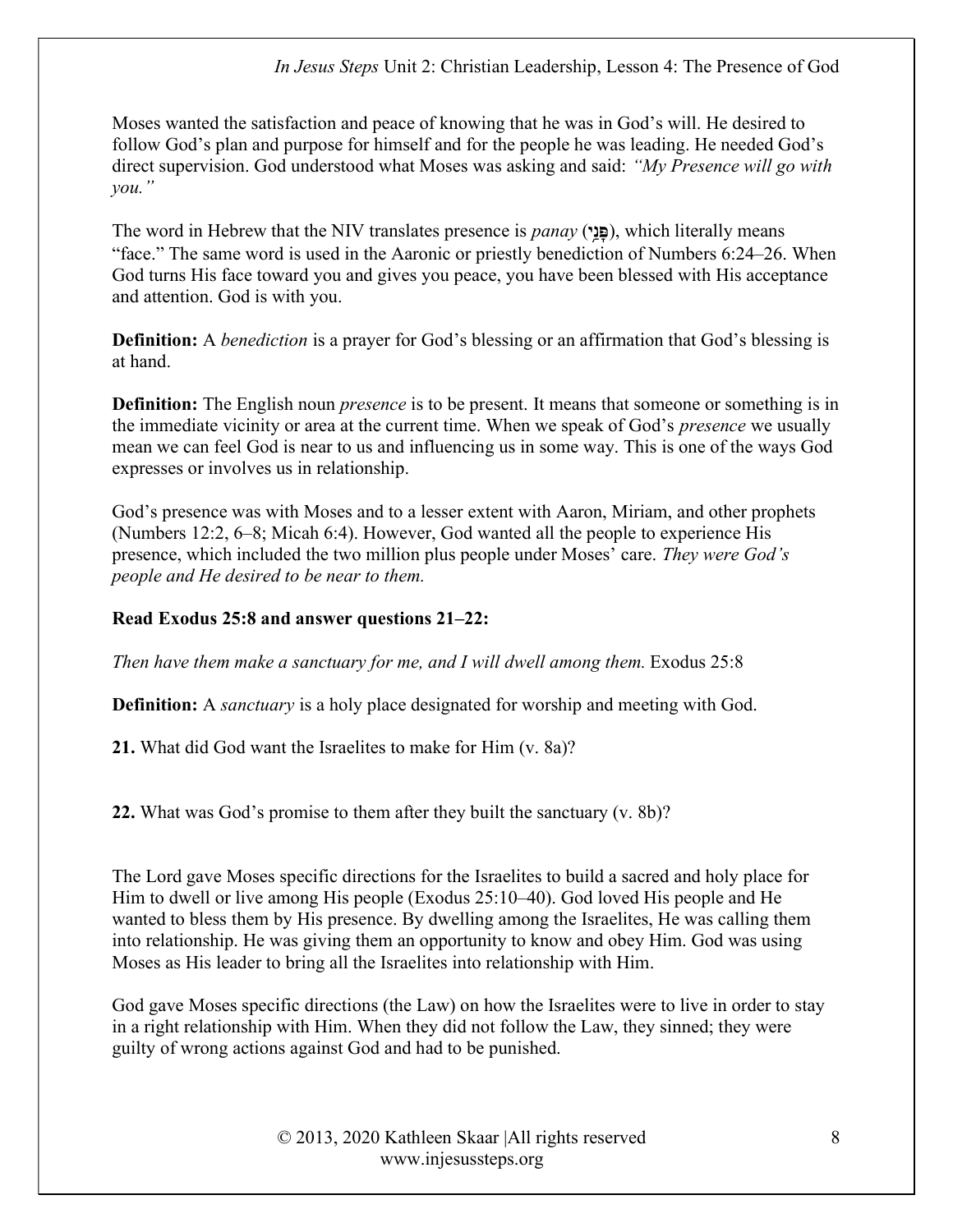23. Read Exodus 25:17. What was made of pure gold?

"Make an atonement cover of pure gold—two and a half cubits long and a cubit and a half wide." Exodus 25:17

**Definition:** The word translated *atonement cover* in the NIV Bible is the Hebrew noun *kaporte*, (כּפּרה), meaning propitiatory and to cover over sin. The NAS and NKJ Bibles translate the word kaporte "mercy seat."

**Definition:** Atonement in English means reparation, reconciliation. An easy way to remember the term is to break it apart—"at-one-ment." It is the act of bringing together into harmony those who have been separated, such as enemies. In this case, *atonement* means to be at one with God.

**Definition:** *Propitiation* is defined as the removal of wrath or anger by the offering of a gift.

When the Israelites sinned, they were separated from God and His presence. The atonement cover was the place where the blood of approved animals would be offered to God as a gift for sins committed. Without the shedding of blood, there can be no forgiveness (Hebrews 9:22). There at the mercy seat, the Israelites' sins would be forgiven, and relationship restored.

## Read Leviticus 16:14, 17:11 and answer questions 24–25:

He is to take some of the bull's blood and with his finger sprinkle it on the front of the atonement cover; then he shall sprinkle some of it with his finger seven times before the atonement cover. Leviticus 16:14

For the life of a creature is in the blood, and I have given it to you to make atonement for yourselves on the altar; it is the blood that makes atonement for one's life. Leviticus 17:11

24. Where does the priest sprinkle the blood of the sacrificed bull (v. 16:14)?

25. Why was slaughtering innocent animals and sprinkling their blood on the atonement cover necessary (v. 17:11)?

God was, is, and always will be holy (pure, sacred, set apart). He does not dwell among sinful people. Instead of abandoning His sanctuary or dwelling place from among the Israelites when they sinned, God designed a method of sacrifice. In this way, the sins of the person(s) were passed onto the innocent animal. The animal was killed for the offense. By this system God proclaimed that sin is hideous, and rebellion demands death.

Graciously, God took the lives of animals rather than the lives of human beings. The life of the creature is in the blood, and it is the blood that makes atonement for one's life. Thus, animals were offered repeatedly as people continued to sin.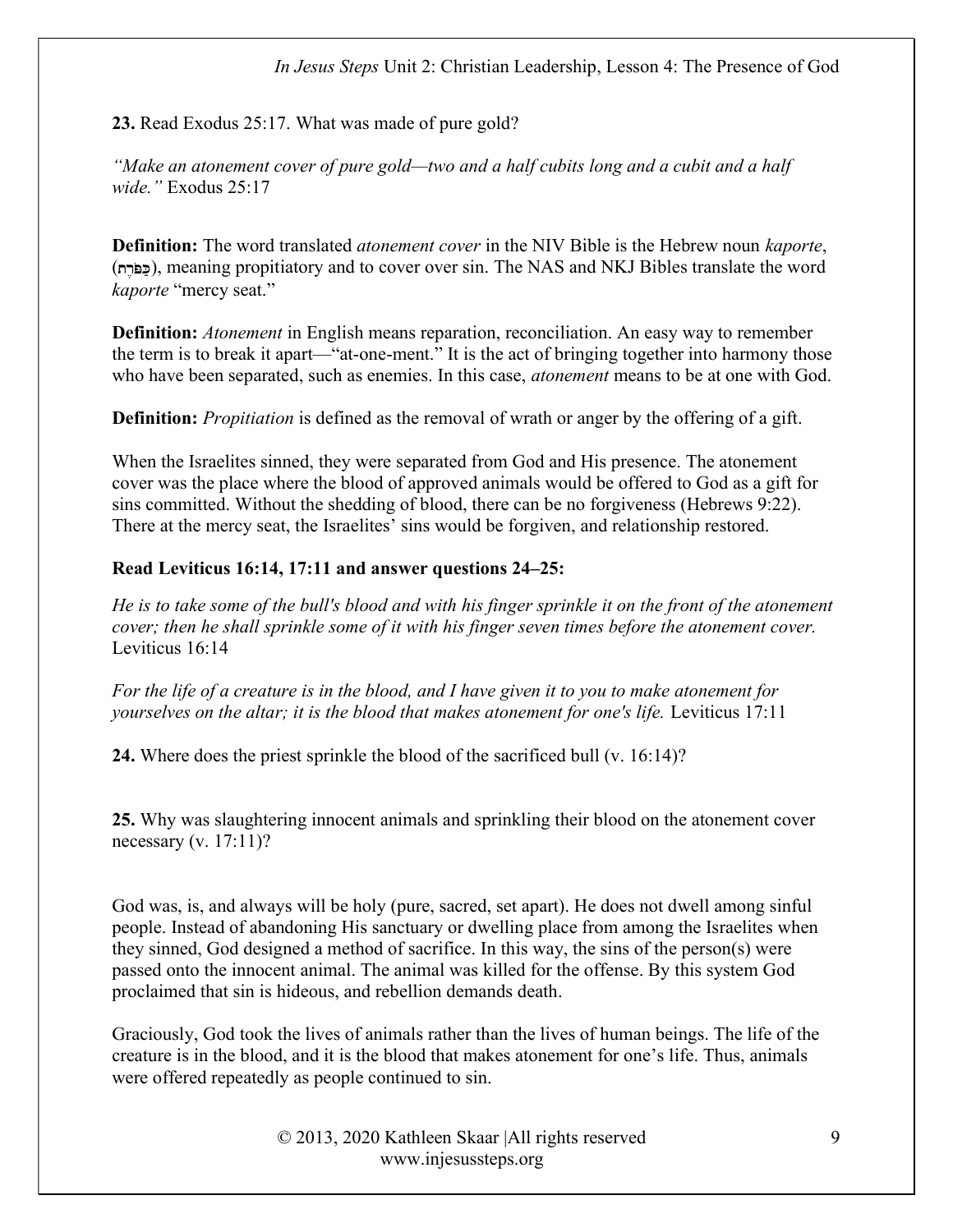No matter how cute or sweet an animal may be, it is never more important than a human. We enjoy and care for animals as the Lord's creation, but only man is made in His sacred image. (If you are interested in learning more about the sanctuary and sacrificial system of the Old Testament, read Exodus and Leviticus.)

God's presence is both real and holy. He carefully lays out the requirements for His presence for a divine purpose. He wanted a relationship with the Israelites, and He wants a relationship with us and the people we are influencing.

Humanity desires relationship with God also, whether they know it or not. God made us for relationship with Him and we are not complete without Him. In the words of Augustine of Hippo from his book, Confessions: "Thou hast made us for thyself, O Lord, and our heart is restless until it finds its rest in thee."

The whole of God's Word is about bringing us back into relationship with Him. God's promises and covenants are centered on His presence and bond with humanity (Haggai 2:5–7). The pinnacle of God's presence and relationship is Jesus Christ becoming flesh and dwelling among us (John 1:14). God sent His Son to pay our sin debt so we can be in His presence forever.

### Action Steps

26. Memorize Exodus 33:13–14.

"If you are pleased with me, teach me your ways so I may know you and continue to find favor with you. Remember that this nation is your people." <sup>14</sup>The LORD replied, "My Presence will go with you, and I will give you rest."

27. Ask God to speak to you through Exodus 33:13–14. What did God say or impress upon you?

Accountability: Be prepared to share your memory verse #26 and answer #27 with your team.

—End Day Two—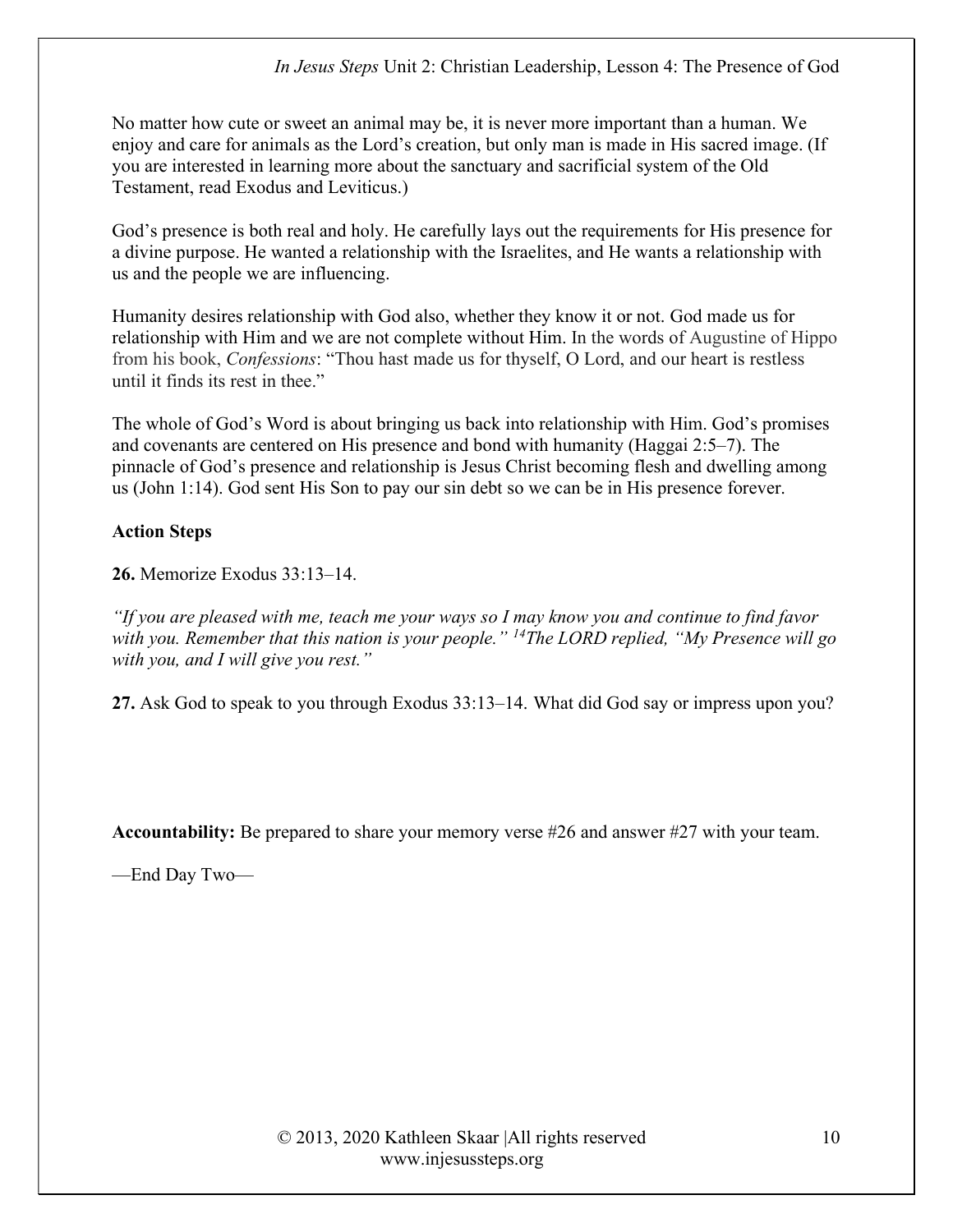## Day 3 The Temple of God, Part B

28. Read Exodus 40:34. How did the Lord manifest (make known) Himself to the Israelites?

Then the cloud covered the Tent of Meeting, and the glory of the LORD filled the tabernacle. Exodus 40:34

All these words—*Tent of Meeting, tabernacle, sanctuary*, and *temple—describe a holy and* sacred dwelling place of God. God is omnipresent (Psalm 139:7) and not limited to a specific place. He can be everywhere in time and space concurrently (at the same time). Nevertheless, God is gracious to make His presence known in a way that people can embrace, understand, and live through. As God told Moses, no one may see His face and live (Exodus 33:20).

29. Read Exodus 40:38. How did the Israelites see and feel God's presence?

So the cloud of the LORD was over the tabernacle by day, and fire was in the cloud by night, in the sight of all the Israelites during all their travels. Exodus 40:38

The tabernacle was portable because the Israelites were a nomadic people at this time in history. A nomad is a member of a tribe that roams from place to place, seeking pasture for its animals. But even after the people entered the Promised Land and did not have to roam from place to place, God's sanctuary remained enclosed by a tent. It would be hundreds of years before David became king of Israel and wanted to build a royal house for God, one worthy of His glorious appearance.

30. Read 2 Samuel 7:11–12. What was God's response to David's desire to build a royal dwelling for Him (v. 11)?

"The LORD declares to you that the LORD himself will establish a house for you:  $^{12}$ When your days are over and you rest with your ancestors, I will raise up your offspring to succeed you, your own flesh and blood, and I will establish his kingdom.'" 2 Samuel 7:11–12

When David said that he wanted to build a house for God, God turned the tables and said He was going to establish a house for David. We will look more closely at this house, but note the LORD *did* agree to have a royal house or temple built for His purposes. However, David would not be the one to build it because he had shed blood (1 Chronicles 28:3). Instead, that honor was given to David's son Solomon who did build it in Jerusalem (circa 960 BC). The contents of the first sanctuary were placed into this second sanctuary, the Temple. Then the people traveled to this specific place to worship in the LORD's holy presence.

**Definition:** A *house* in the normal usage of the word is a physical dwelling place where family or related people live together. House in the context of 2 Samuel 7:16 means a royal family line,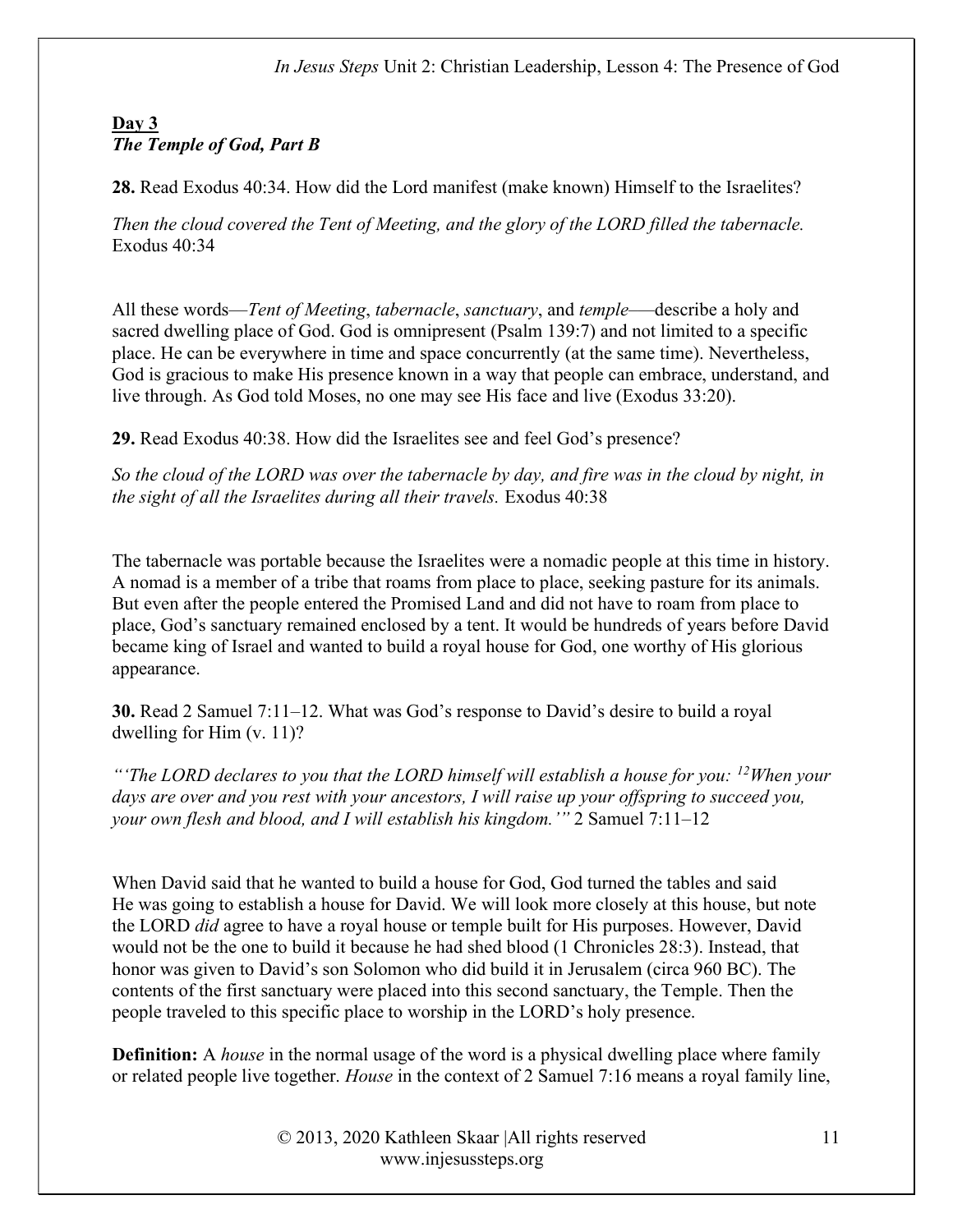In Jesus Steps Unit 2: Christian Leadership, Lesson 4: The Presence of God

including ancestors (born before David) and descendants (born after David). God is not talking about a physical building but physical people.

31. Read 2 Samuel 7:16. Who ultimately fulfills this promise of God to David (Psalm 89:3–4; Matthew 1:1–16; Luke 1:31–33)?

"'Your house and your kingdom will endure forever before me; your throne will be established forever.'" 2 Samuel 7:16

The House of David, also known as the Davidic line, was established and God's promise (covenant) was ultimately fulfilled in the Messiah, the Lord Jesus Christ. David's descendants, Mary and Joseph (stepfather) were the legal, earthly parents of Jesus. God sent His Son to be born of the Virgin Mary through the power of His Holy Spirit (Luke 1:34–35). Jesus is fully God and fully man; He is the King who reigns forever. David's earthly kingdom (house) and God's heavenly kingdom merge (join together) in the person and heart of Jesus Christ.

It is in this union of earthly and heavenly kingdoms that we rejoice! Jesus makes it possible for us to be part of this holy heritage (birthright). As believers we are members and sons of this royal house and kingdom (Galatians 3:29, 4:6–7). What does this mean for us and our future?

32. Read Revelation 21:3. Where will God dwell (reside) and make His presence known?

And I heard a loud voice from the throne saying, "Look! God's dwelling place is now among the people, and he will dwell with them. They will be his people, and God himself will be with them and be their God." Revelation 21:3

### Read Revelation 22:4–5 and answer question 33–36:

They will see his face, and his name will be on their foreheads.  $5$ There will be no more night. They will not need the light of a lamp or the light of the sun, for the Lord God will give them light. And they will reign for ever and ever. Revelation 22:4–5

33. Will you see God's face (v. 4)? Yes No Maybe (Underline One)

34. Will there be night (v. 5a)? Yes No (Underline One)

35. Who will give His people eternal light (v. 5b)?

36. How long will they (Believers) reign or rule with Christ (v. 5c)?

For Christ's followers the future is dazzlingly bright! We are God's people and will have the fullness of His presence. We will see His face and have perfect fellowship with our triune God. We will be a kingdom of priests and reign with Christ forever (Revelation 2:26, 5:10, 20:4). Plus,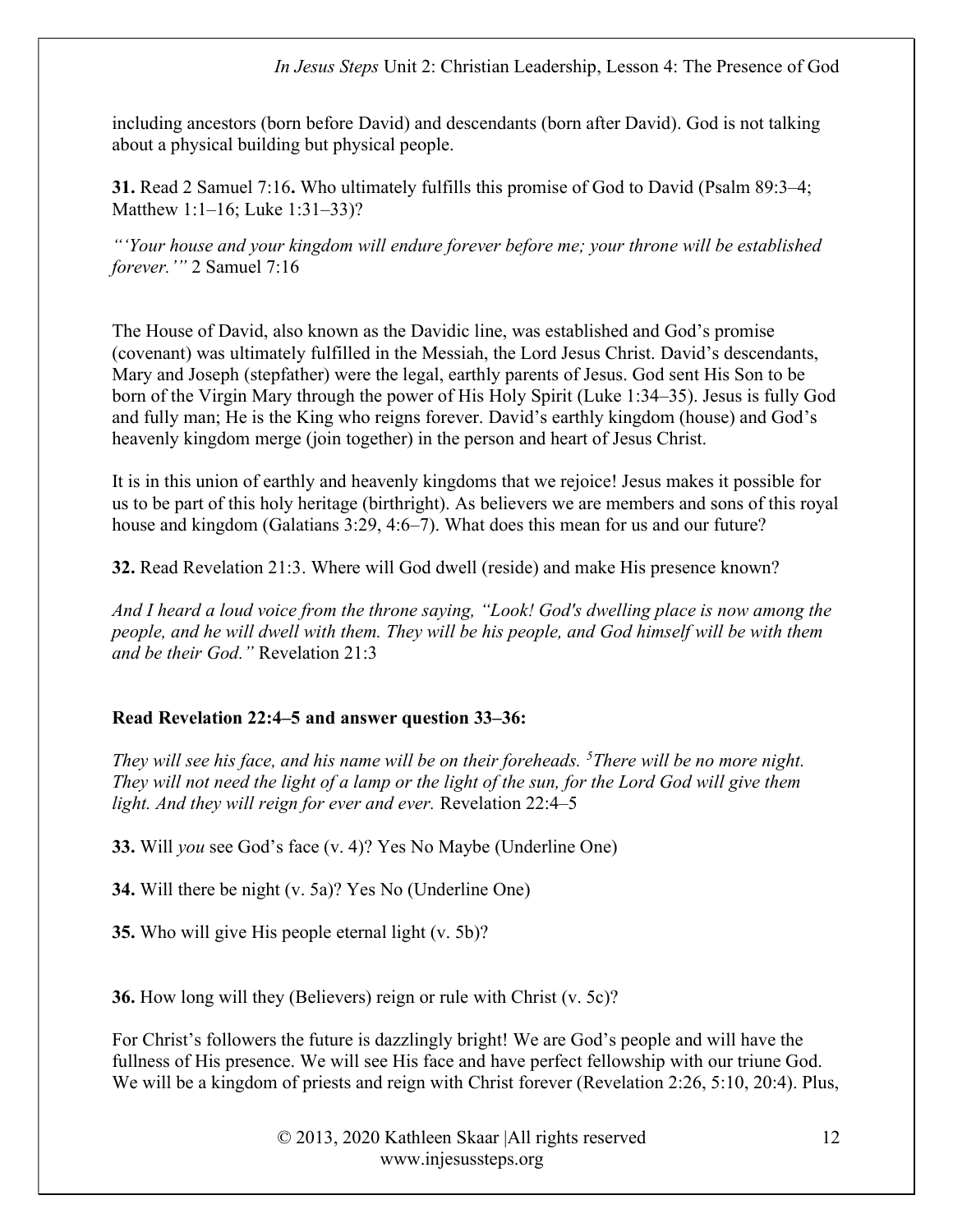there will be no more death, mourning, pain, tears, or sadness of any kind for the old order of things has passed away (Revelation 21:4).

We looked at the past and the future of God's presence, but how does it work in the present? God's presence is made a reality in a believer's life through Christ. The atonement cover in the Old Testament pointed to Christ, whose blood sacrifice on the cross permanently takes away sin (Hebrews 9:21–28, 10:1–18). We are now free from our transgressions (wrongdoing) and can be in relationship with our holy God.

37. Read Acts 2:38. How do you receive the gift of the Holy Spirit?

Peter replied, "Repent and be baptized, every one of you, in the name of Jesus Christ for the forgiveness of your sins. And you will receive the gift of the Holy Spirit." Acts 2:38

## Read 1 Corinthians 6:19–20 and answer questions 38–41:

Do you not know that your bodies are temples of the Holy Spirit, who is in you, whom you have received from God? You are not your own;  $^{20}$ you were bought at a price. Therefore honor God with your bodies. 1 Corinthians 6:19–20

38. Where does God dwell through His Holy Spirit (v. 19)?

**39.** What is the price *you* were bought with  $(v. 20; 1$  Peter  $1:18-19$ ?

### Action Steps

40. Think deeply on God being present in you by His Spirit. What is one thing you will do differently because of this truth? Verses you may read and consider in conjunction with your answer: 1 Corinthians 9:27, 6:18; 1 Thessalonians 4:3–7; James 3:9–10.

41. Think about what it means to honor God with your body. Verses to read and consider in honoring God with your body: 2 Corinthians 4:10–12, 5:19–20. Ask the Holy Spirit to give you a specific opportunity to honor God with your body. What happened?

Accountability: Be prepared to share your Action Steps #40–41 with your team.

—End Day Three—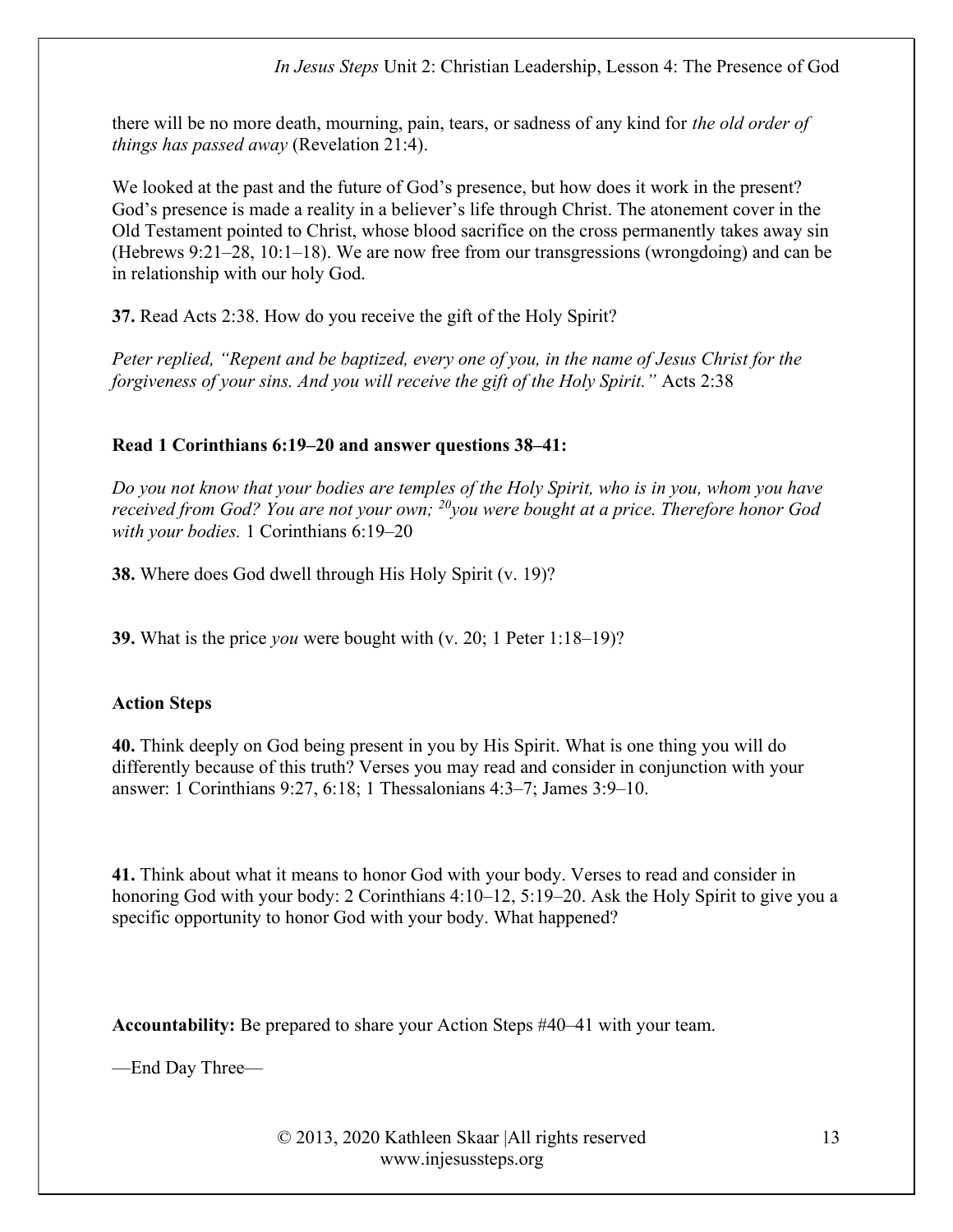## Day 4 Fearing God's Presence

## Read from your Bible Psalm 51:10–11, 66:18, Isaiah 1:15–16 and answer questions 42–44:

Create in me a pure heart, O God, and renew a steadfast spirit within me.  $^{11}$ Do not cast me from your presence or take your Holy Spirit from me. Psalm 51:10–11

If I had cherished sin in my heart, the Lord would not have listened. Psalm 66:18

When you spread out your hands in prayer, I hide my eyes from you; even when you offer many prayers, I am not listening. Your hands are full of blood!  $^{16}$ Wash and make yourselves clean. Take your evil deeds out of my sight; stop doing wrong. Isaiah 1:15–16

42. When we have habitual sin in our lives or hearts, what is something God might not do?

43. How would *not* having prayers answered affect a Christian leader?

44. How do Christian leaders get back into a right relationship with God when they have sinned and grieved the Holy Spirit (See 1 John 1:7–10)?

God may withdraw Himself from relationship with us because of sin or He may allow us to see or feel His displeasure. The Bible does not give a set formula as to whether God will withdraw or actively discipline. The important thing to remember is that God acts perfectly in every situation.

Therefore, as living sanctuaries or temples of God, we should live our lives in holy fear. It is a holy fear because it is a healthy fear. It enables us to turn from sin and choose right attitudes and godly behavior. A holy fear leads us to joy in God's presence. Scriptures to consider on fear are Jeremiah 5:22–25; Ezekiel 38:20–23; 1 Peter 2:17; Revelation 19:5.

Believers never get to a place where our actions or thoughts do not matter. As Christian leaders we should always be on guard against our own sinful natures as well as the devil's schemes (1 Peter 5:8). Recall from *Day One* of this lesson that Moses sinned against God after 39 years of ministry leadership. He had been in the desert all that time with the Israelites when he failed to follow God's instructions. God still held him accountable.

45. How do you think God's disciplinary action with Moses affected the other Israelites?

46. How does God's disciplinary action with Moses impact you today?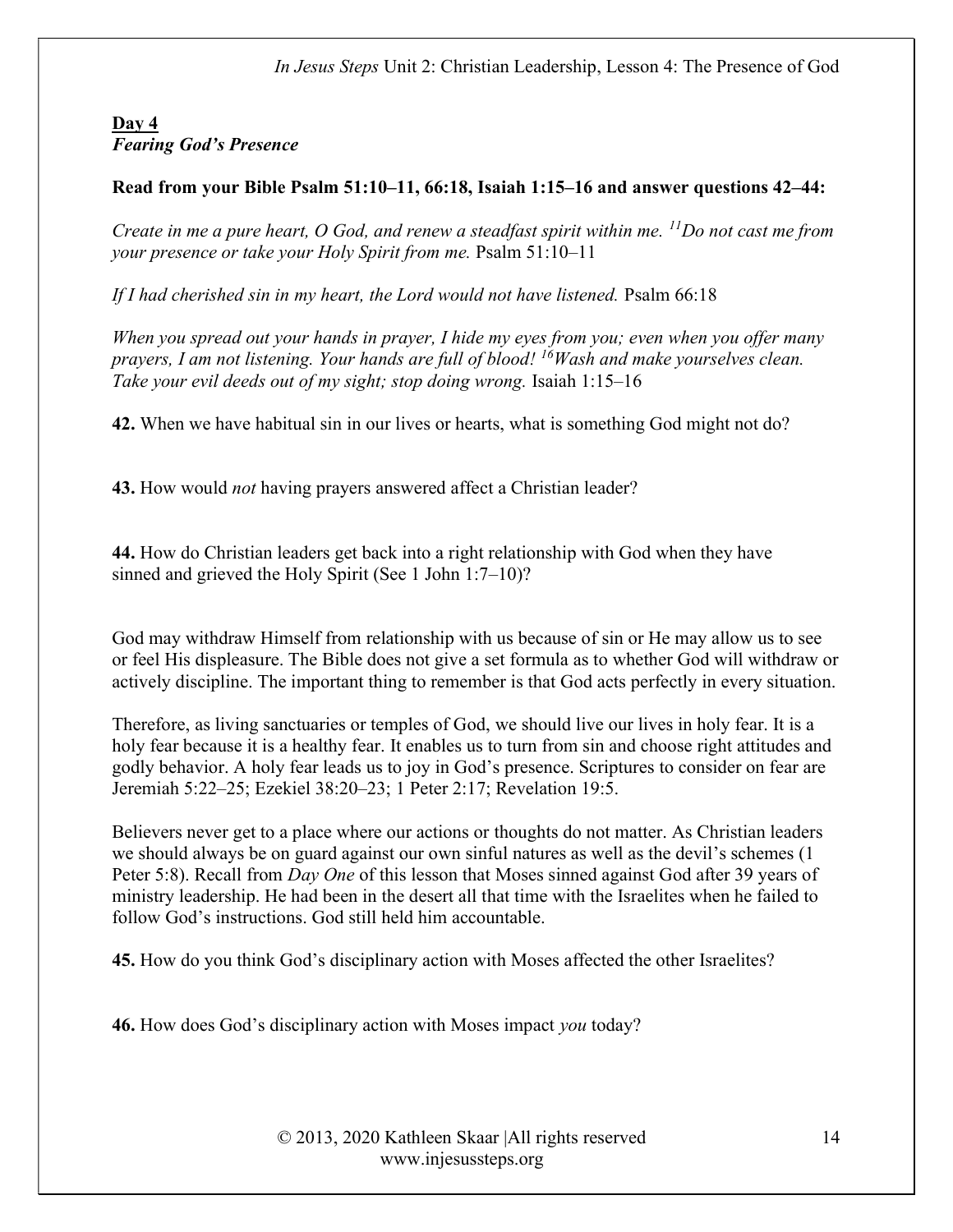Accountability: Be prepared to share your answer #45–46 with your team.

In Christ our sins are forgiven, but God will still discipline or punish us for corrective purposes while we are here on earth (Hebrews 12:5–11). Leaders are even more apt to be disciplined as they are being trained for kingdom responsibility. Lives are at stake.

In the Old Testament a watchman's duty was to protect lives. He was called to watch for danger by standing in the tower on the walls or at the gates of the city. "He also patrolled the streets and, besides protecting the city and its inhabitants from violence, he was required to call out the hours of the night."<sup>1</sup> Israel's prophets were the *spiritual* watchmen. Their duty was to watch for and listen to God. Then they would communicate His words of warning and hope.

Among the messages the prophet Ezekiel communicated to Israel was that each man and woman is responsible for their own sins. He also told the people they would be held accountable for not warning or helping other Israelites stay in a right relationship with God.

The apostle Paul takes up this truth and is diligent about proclaiming the gospel of Jesus Christ. He faithfully warns his listeners of life and death without the Savior. In neither the Old, nor the New Testaments does God hold anyone accountable for the outcome (result) of His message. He does hold us responsible for giving or sharing it. In other words, you cannot make or force people to change their ways. Your duty or charge is only to give out the heartfelt message of turning to and staying in Christ.

Both the "occupational" watchmen and the "spiritual" watchmen (prophets) were concerned about the people. They wanted to protect them and keep them safe. Watchmen identify with those in their care and speak warnings out of love and compassion. A Christian leader is a watchman or watchwoman for Christ.

#### Read from your Bible and ask God to speak to you through Ezekiel 3:16–23; Acts 18:5–6, 20:25–31 and John 10:1–11. Answer questions 47–48:

47. What is God teaching or impressing upon *you* through these verses?

48. As a Christian leader, how do you feel about being a watchman or watchwoman for Christ?

Accountability: Be prepared to share your answers #47–48 with your team.

<sup>&</sup>lt;sup>1</sup> "Watchman," New International Bible Dictionary, Merrill Tenney and J. D. Douglas, eds. (Grand Rapids: Zondervan, 1987), 726.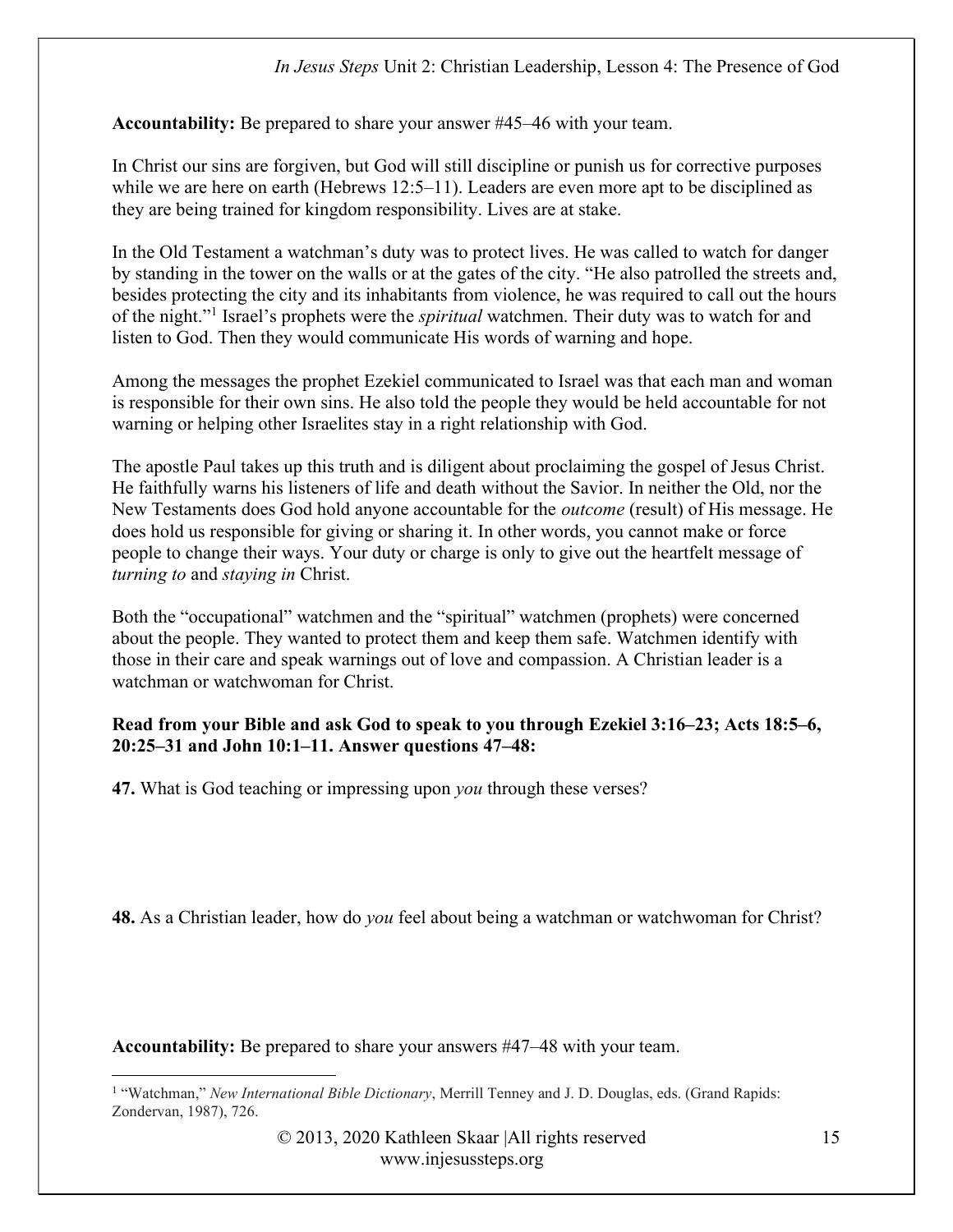The prophets heard from God, and they were blessed with His presence. They were also blessed with grave responsibilities which required their full obedience. Similarly, Jesus tells His disciples in Luke 12:48: From everyone who has been given much, much will be demanded; and from the one who has been entrusted with much, much more will be asked.

The prophets had challenging lives and we can expect the same (Matthew 5:12; 2 Timothy 3:12). Christian leaders may face challenges, hardships, and persecution. But as the prophet's reward from God was great and His presence real, so our rewards can also be great and His presence real (John 14:19–26, 16:7; Hebrews 11:26; Revelation 3:12, 21).

**Definition:** Fear of the Lord is defined as a mix of reverence, dread, and wonder. It is complete awe of the reality of God's holiness and power. It is trusting, serving, and worshipping God with all our hearts, while recognizing our accountability. It is fearful veneration or respect. Its archaic (ancient, old) use meant it was the power to inspire reverence or fear.

Definition: Fear is the feeling or condition of being afraid. It is a distressing emotion caused by an awareness or anticipation of danger.

### Read from your Bible 1 Samuel 6:19–20; Ezra 9:13–15; Psalm 90:7–9; Luke 5:6–11; Revelation 1:17–18 and answer question 49:

49. What are some reasons to fear the Lord's presence?

## Action Step

50. Review today's lesson. Do you still want to be a Christian leader and affect others for Jesus Christ? Yes No Maybe (Underline One).

51. If you still want to be a Christian leader, how will studying and meditating on the fear of the Lord help you lead?

52. If you are not sure or do not want to be a Christian leader, meditate on Genesis 1:26; 1 Corinthians 6:2–3; Ephesians 2:6; Revelation 2:26, 5:10, 22:4–5. How do these verses affect your answer?

Accountability: Be prepared to share your Action Step #50–52 with your discipleship team.

—End Day Four—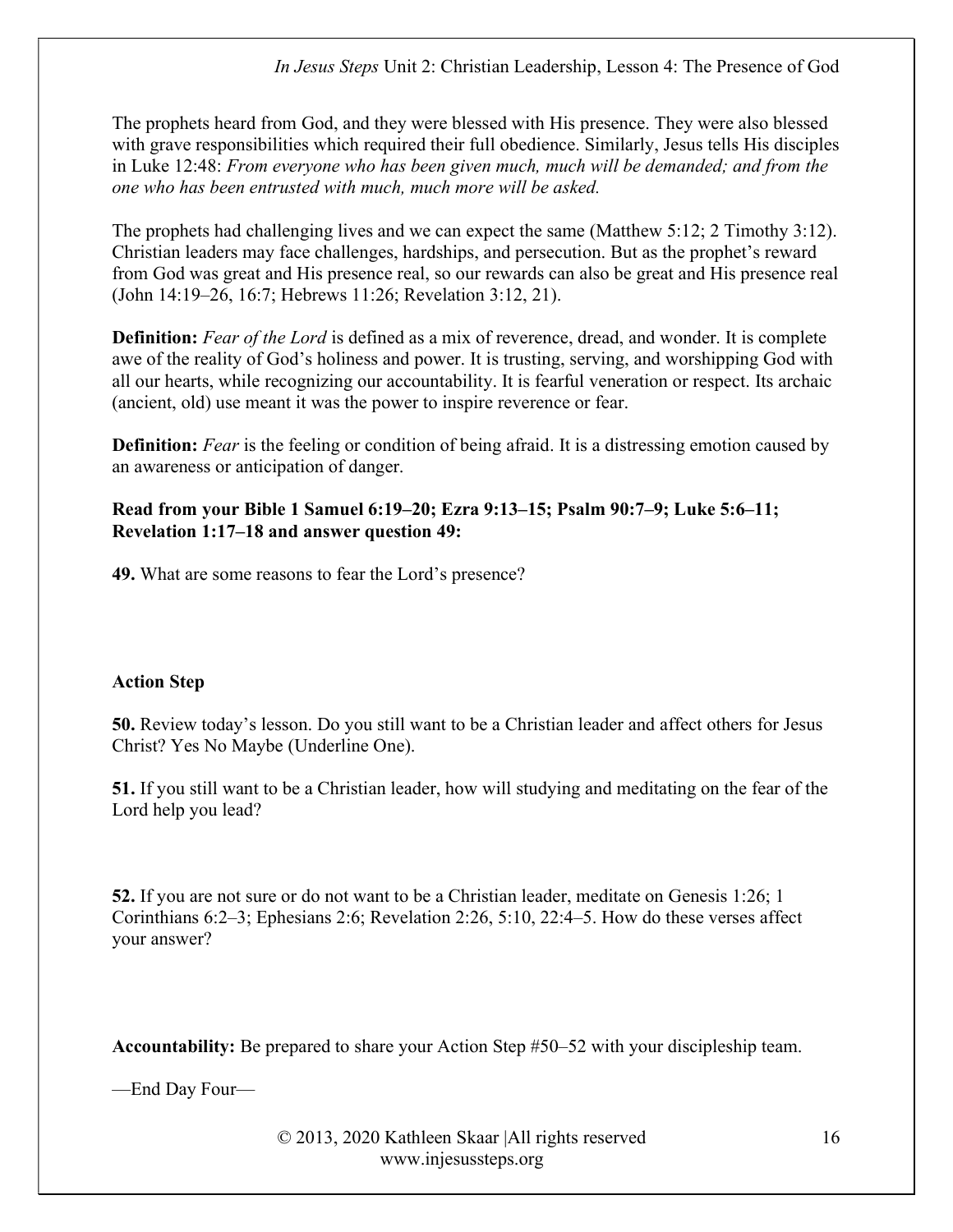In Jesus Steps Unit 2: Christian Leadership, Lesson 4: The Presence of God

#### Day 5 Joy in Union

53. Read Matthew 10:28. Who does Jesus tell us not to be afraid of, and who to be afraid of?

Do not be afraid of those who kill the body but cannot kill the soul. Rather, be afraid of the One who can destroy both soul and body in hell. Matthew 10:28

54. Read Matthew 10:32–33. Why does Jesus say *not* to be afraid (vv. 29–32)?

Are not two sparrows sold for a penny? Yet not one of them will fall to the ground outside your Father's care.  $30$ And even the very hairs of your head are all numbered.  $31$ So don't be afraid; you are worth more than many sparrows.  $32$  "Whoever acknowledges me before others, I will also acknowledge before my Father in heaven.  $33$ But whoever disowns me before others, I will disown before my Father in heaven." Matthew 10:29–33

55. Read Luke 10:20b. Why should you not be fearful and rejoice?

... but rejoice that your names are written in heaven. Luke 10:20b (Rejoice is to be glad, celebrate, and express joy.)

Christ-followers should be rejoicing each day because our names are written in heaven. We will be in God's full presence for eternity and see Him face to face! We do not fear complete separation from God like sinners banished to hell. Nor do we fear eternal punishment, because Christ's death on the cross paid the full penalty for our transgressions (sin, wrongdoing).

We are not afraid of man or circumstances because God is in complete control. Through Christ, God is using all situations in our lives to make us more like His Son. God will use even the most shocking events for our eternal good and for His glory.

Fear of God is acknowledging His power, majesty, and holiness; it's aligning (bringing into correct position) our lives with this reality. Thus, we revere, worship, and stand in awe of our Creator. We do fear disobeying or disappointing Him by our words, attitudes, or actions. Fear of God originates in love. We care for God so much that we truly desire to serve Him; we experience pain and anxiety when we do fail Him.

Christian joy and fear of God are not mutually exclusive (contradictory, unable to be true at the same time). God's presence through His Holy Spirit brings both the right holy fear and joy. When we have the proper fear of God (Proverbs 1:7), we understand what Christ has done for us. We have been saved from God's righteous wrath over our disobedience and sin. Our names are written in heaven; therefore, sing and rejoice! The fact that the Supreme Ruler has chosen us for Himself causes us to fear Him, not fear man, and *rejoice!*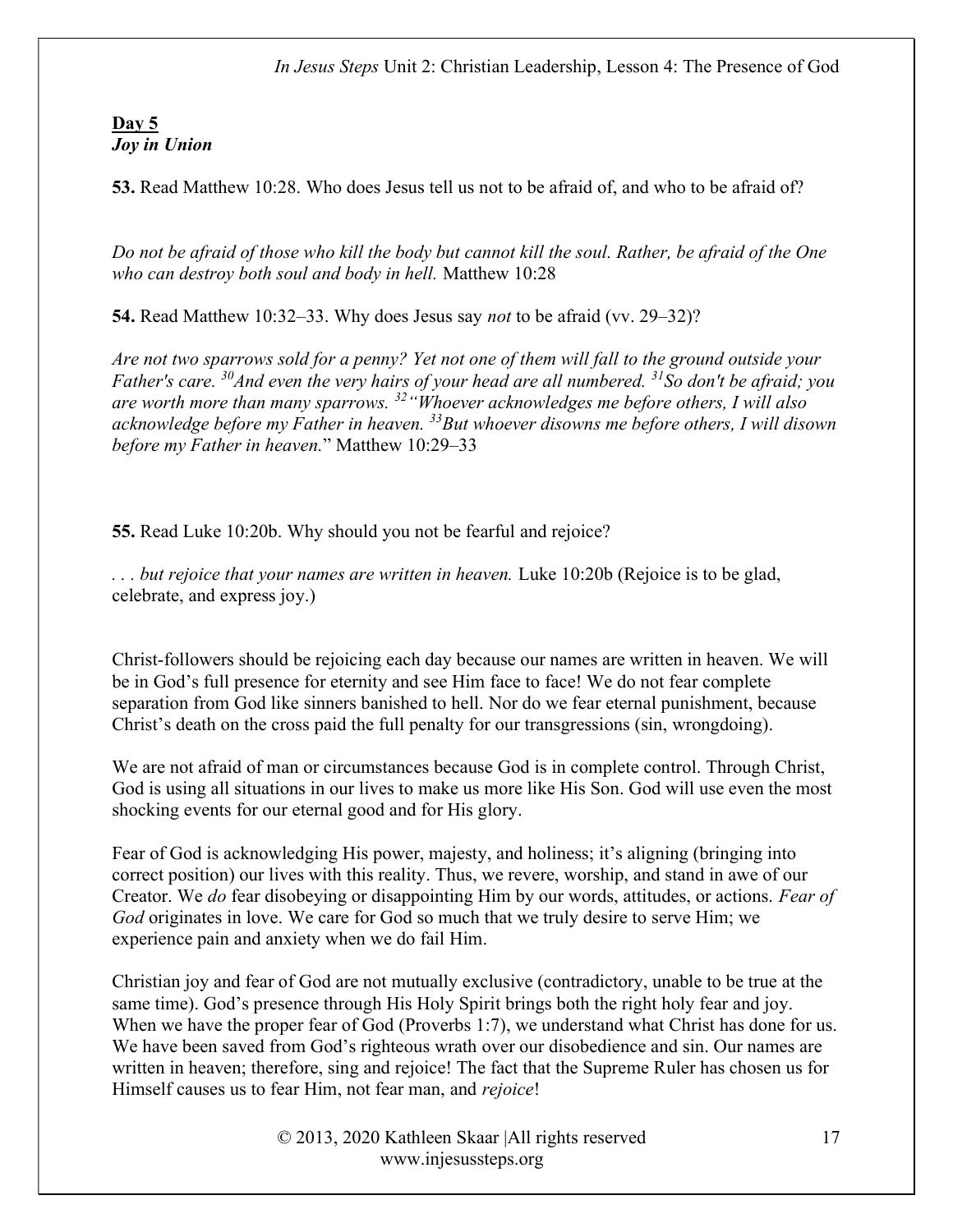### Read Exodus 33:15–18 and answer questions 56–60:

Then Moses said to him, "If your Presence does not go with us, do not send us up from here.  $16$ How will anyone know that you are pleased with me and with your people unless you go with us? What else will distinguish me and your people from all the other people on the face of the earth?" <sup>17</sup>And the LORD said to Moses, "I will do the very thing you have asked, because I am pleased with you and I know you by name."  $18$ Then Moses said, "Now show me your glory." Exodus 33:15–18

56. What distinguished Moses and God's people from all others (vv. 15-16)?

57. What should also distinguish Christians from other people (v. 16; 1 Corinthians 3:16)?

58. Ask God for His presence to go with you wherever you go. What was God's reply to you?

59. If you have ever moved ahead in a plan or project without God, explain what happened and what you learned:

60. How did Moses seek even more of God's presence (v. 18)?

Moses entered God's presence with humility. He did not have a list of demands or gripes, nor was he seeking God for his own greatness and fame. Moses wanted to know God so he could follow Him appropriately.

Moses desperately wanted to be in relationship with God. He pleaded with God not to send him and the Israelites anywhere unless He was going to be with them. Without God's presence, they would be like everyone else on earth—not God's unique and distinct people. In addition, Moses would not be an effective leader and it would appear as if God had abandoned them.

God agreed to go with Moses. But Moses did not stop pushing for more. We should take a lesson from Moses and never give up in desiring more of God. Even though Moses communicated with God and experienced wondrous miracles and visions, Moses was not satisfied. He asked to see God's glory. He wanted to see the Divine Majesty in all His holiness and splendor. Moses was willing to risk the terror of God's holiness for this new revelation.

God was pleased with Moses' desire and persistence. However, it was too dangerous for Moses to see God in His fullness (Exodus 33:20) and God denied the request. Concerned about Moses' safety, God answered his prayer in a unique way. He gave Moses a new experience of His name and character (Exodus 33:19). God placed Moses in the cleft of a rock and allowed him a partial view of His glory (Exodus 33:22–23).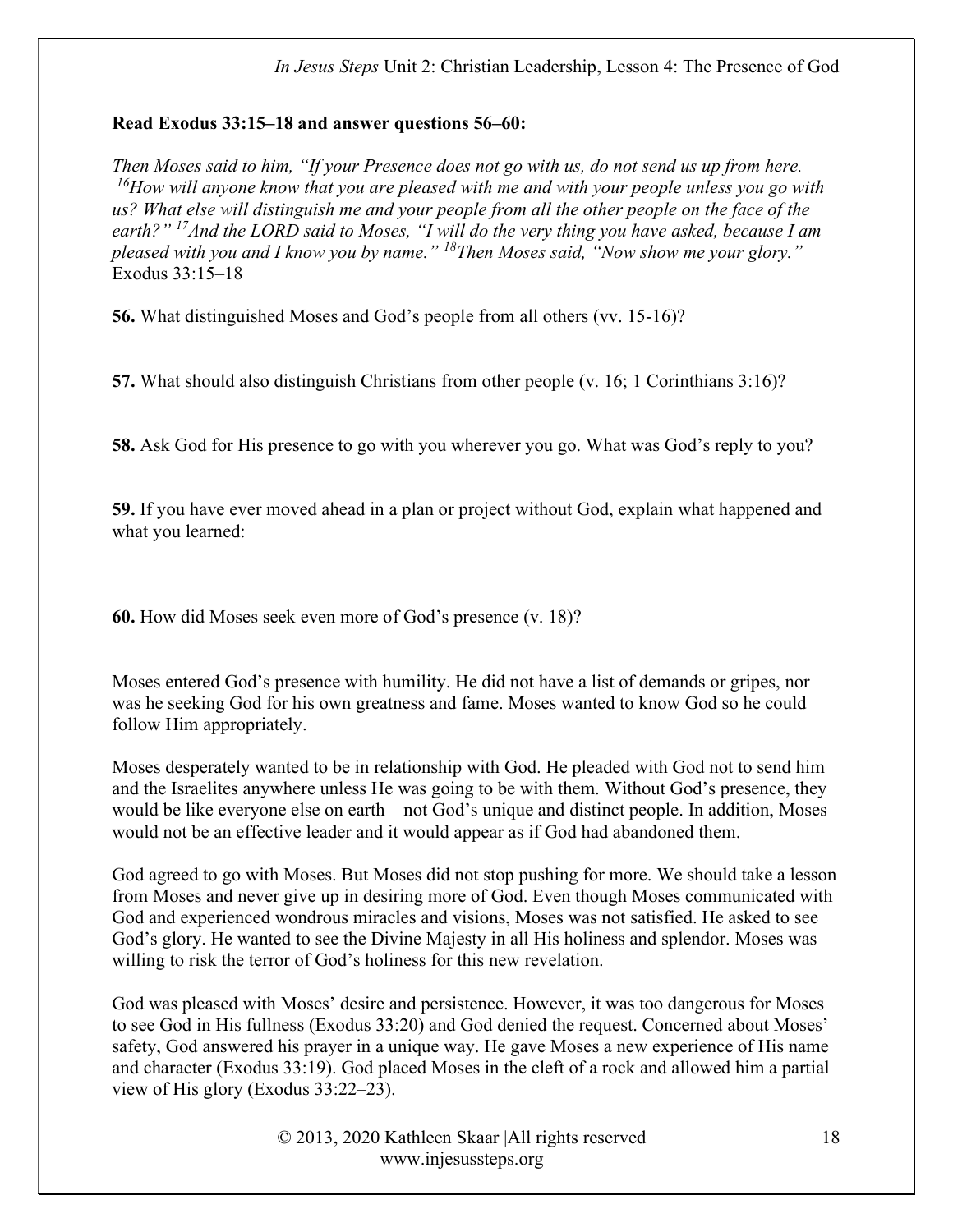61. How would you rate your desire for God's presence in your life? Low, Medium, Medium High, High (Underline One)

62. Explain your desire to know God in #61.

Accountability: Be prepared to share your answers to #61–62 with your discipleship team.

63. Read Matthew 1:23. What is another name for Jesus?

"The virgin will conceive and give birth to a son, and they will call him Immanuel" (which means "God with us"). Matthew 1:23

#### Read Romans 5:8, 6:23, 8:1–4; Galatians 3:26–4:7; Jude 1:24 and answer question 64:

64. How do you know God is pleased with you?

#### Read 1 John 1:3–4 and answer questions 65–68:

We proclaim to you what we have seen and heard, so that you also may have fellowship with us. And our fellowship is with the Father and with his Son, Jesus Christ. <sup>4</sup>We write this to make our joy complete. 1 John 1:3–4

65. What has the apostle John seen and heard that he is proclaiming?

66. With whom do those who have heard and believed John's message have fellowship(v. 3)?

67. What gives John and other believers complete joy (v. 3)?

68. Would you like to have complete joy? Yes No (Underline One)

Most people *would* like to have complete joy. The Greek word, *chará* ( $\chi$ αρὰ), that we translate joy, is defined as a feeling of inner happiness, rejoicing, gladness, delight. It also means a state or condition of happiness or blessedness.

Some people try to distinguish between joy and happiness, but this is a false distinction. According to the Merriam Webster Dictionary happiness is a state of well-being and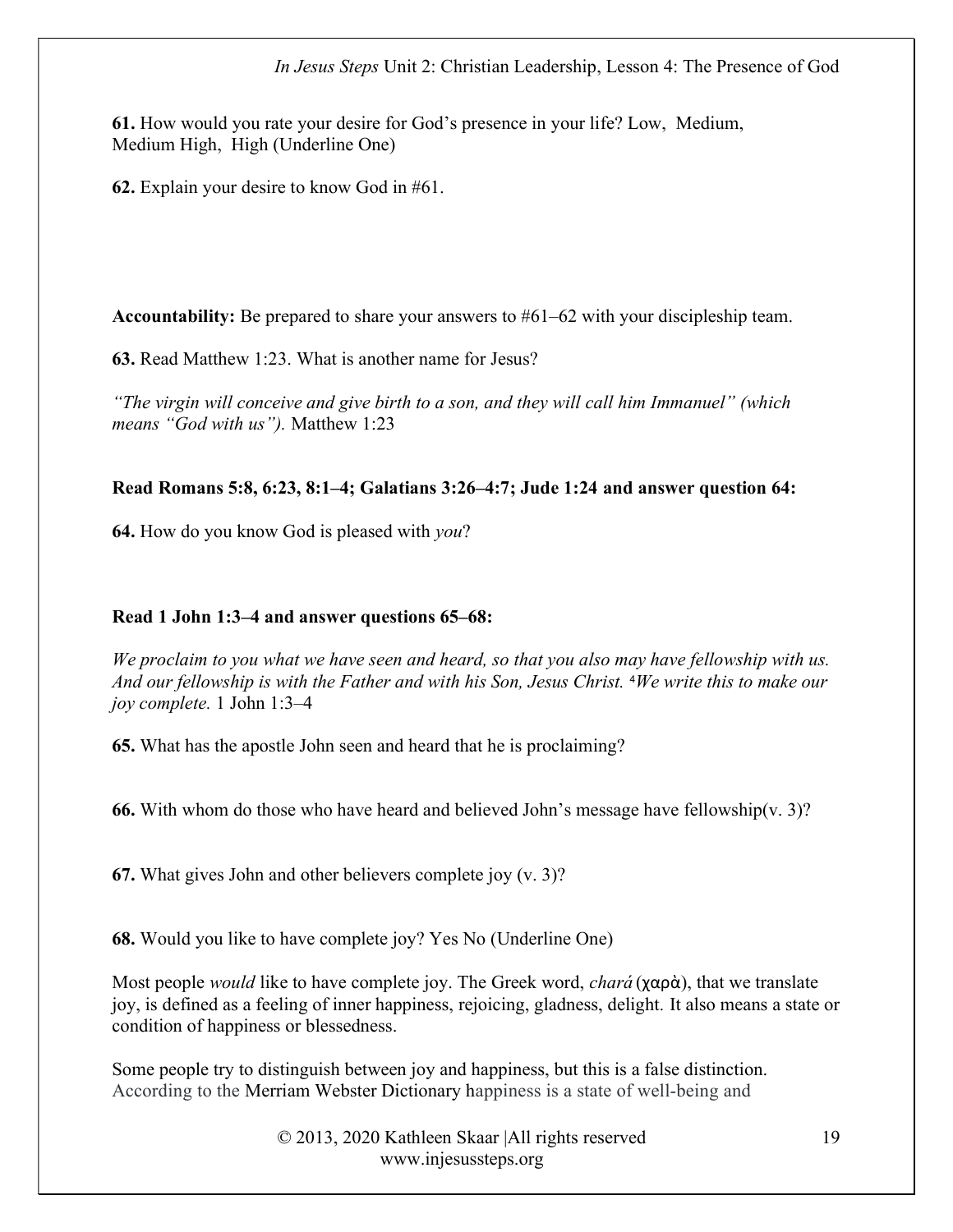contentment, joy. Likewise, Vocabulary.com defines happiness as that feeling that comes over you when you know life is good and you cannot help but smile. It is the opposite of sadness. Happiness is a sense of well-being, joy, or contentment.

What people are trying to distinguish between is *holy* joy/happiness and *worldly* joy/happiness. Holy joy/happiness is rooted in God alone and not in circumstances. It is an inner joy that comes from trusting and abiding in Jesus. Worldly joy is dependent on self and outward circumstances.

This reminds me of two missionaries from India who have written and spoken about God and how He distinguished Himself in their community. One of the Hindus in the village where the missionaries were serving had accepted Christ as his savior. As a result He was "kicked out" of his family and his livelihood; he lost his money and possessions.

Hindus worship many gods and may have many idols set up in their homes. One of the saved man's Hindu friends said to him, "How can you be happy? You do not have anything." He was perplexed by his answer, so he decided to observe his activities.

The Hindu friend kept watching this new Christian. Finally, the Hindu came to church with a big sack. He walked up to the pastor and emptied his idols onto the ground and said, "I want to trade in these gods for the happy God!"<sup>2</sup>

God wants us to be happy *in Christ*, not in various situations or circumstances. All joy comes in and through God's Son. The closer our union with Christ, the more complete our joy will be. That means giving up idols, wrong desires, and anything else that sets itself against knowing and serving Christ Jesus.

### Read Ephesians 3:11–12 and answer questions 69–70:

 $\ldots$  according to his eternal purpose that he accomplished in Christ Jesus our Lord. <sup>12</sup>In him and through faith in him we may approach God with freedom and confidence. Ephesians 3:11–12

69. In whom did God accomplish His eternal purpose v. 11)?

70. How can we approach God with freedom and confidence (v.12)?

If we are lacking joy, we need ask God to have the fruit of joy through His Holy Spirit (Galatians 5:22–33). We are not required to manufacture joy but to rely on the Holy Spirit for this fruit. Now, being in a state of *holy* joy does not deny that we have real emotions.

Are you wondering about this state of joy in Christ Jesus? There are Christians who do not have the joy of the Lord in their hearts. Sometimes Christians are not happy because they have unmet desires or expectations. They are not getting what they want or think they deserve. These desires may be different for each person, and may seem fine at first glance.

<sup>&</sup>lt;sup>2</sup> The author read the story on the internet at one time but is unable to locate the original source.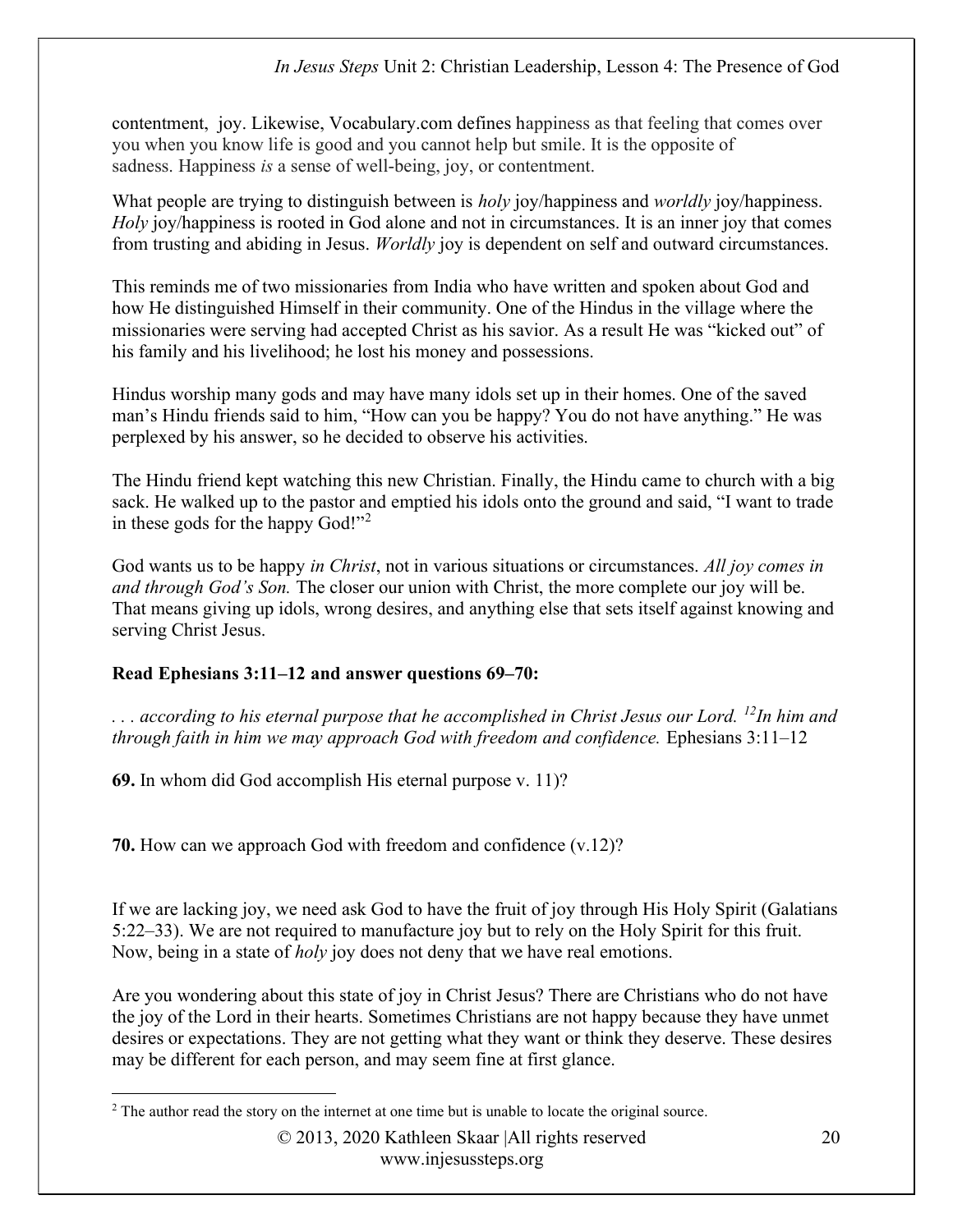However, when those Christians look at their desires closely, they will see they can be selfcentered. We too should look closely and ask ourselves, "Am I at the center of my desires? For example, when we want something, we should ask ourselves, *Why do I need this?* Invariably, it will lead back to something we think will make us feel better about ourselves. The "self" is not conducive to living in Jesus, the model of selflessness.

If we are truly surrendered and praise God for His sovereignty, we will make our requests known, but rejoice in however God answers. Our motives should always be for God's will and purposes. Therefore, our desire is for God's glory and not for our own selfish motives.

We run into trouble when we think we know better than God. The desire may even turn into an idol. Anything that becomes more important to us than God is an idol. Both thinking we know better than God and putting anything in place of God are rebellion and sin. Sin will rob us of our joy. The Bible tells us to put to death whatever belongs to our earthy nature (Colossians 3:5–9). We are to replace these sinful attitudes and actions with the "new self" in Christ (vv. 10–14).

As a Christian leader, be sensitive to the Holy Spirit, not only for your own sin, but to those you are influencing as well. The goal is not to point fingers or shame anyone, but to lead them gently and lovingly back to Christ.

Again, when we speak of joy, we are referring to a joyful spirit, not joyful circumstances. There are valid reasons, such as the death of a child, spouse, or parent, that may bring a real sense of loss and sadness. But our sadness is not without joy. Sadness and *holy* happiness are not mutually exclusive.

Jesus wept with compassion when He arrived at Lazarus' burial (John 11:35). He and His friends were suffering loss, but Jesus did not lose His holy joy. He trusted in His Father who always has the perfect plan. Right before Jesus raised Lazarus from the dead, He said, "Did I not tell you that if you believe, you will see the glory of God?" John 11:40

All believers will see the glory of God when we die because Jesus suffered for us in *holy* joy. For the joy set before him he endured the cross, scorning its shame, and sat down at the right hand of the throne of God (Hebrews 12:2). Like Jesus, we radiate holy joy because we rely on God's sovereignty and presence. We seek His perfect will, and we rest happily in His plans.

71. Share a time of distressing circumstances and how God was there for you.

Although God is with us constantly, His presence may be experienced differently. We may not experience God through a burning bush, but He will certainly make His presence known in other ways. One of the recurrent ways God is present with us is through His Word, the Bible (1 Thessalonians 2:13). In Christian Leadership, Lesson 12: Faith of a Leader, you will read about brother Yun who trusted that the words in the Bible were God's words to him so fully that when he slept, he laid the Bible on his chest. $3$ 

<sup>&</sup>lt;sup>3</sup> Brother Yun and Paul Hattaway, The Heavenly Man, (Grand Rapids, Michigan: Monarch Books, 2002), 30.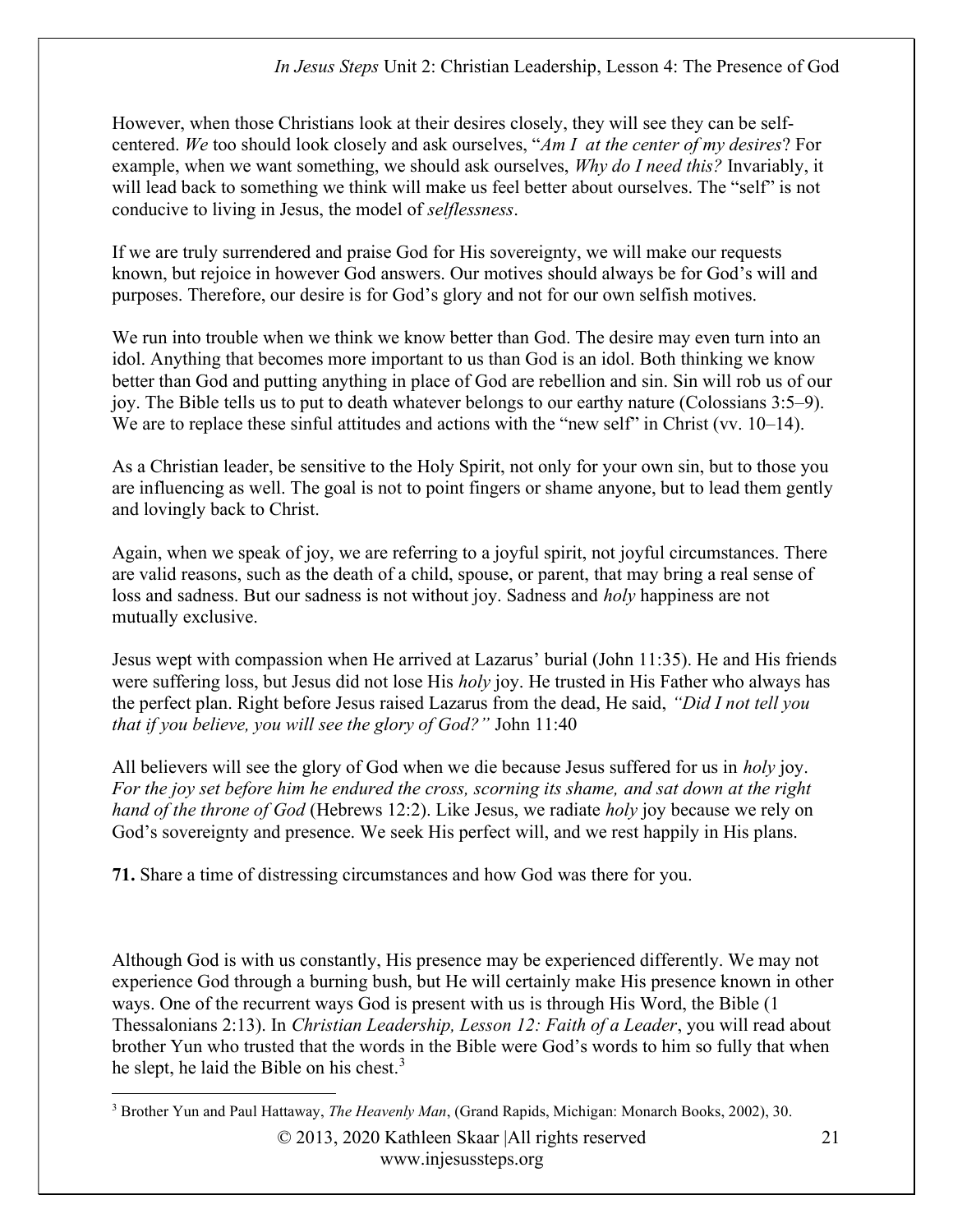All Christians with access to a Bible have the ability to experience God. To experience God, fully understand His teachings, and put them in practice, however, we need the Holy Spirit. No one can know God's thoughts except God's own Spirit (1 Corinthians 2:11). The Holy Spirit makes God's Word vibrant, active, and alive to us.

There are times when I am reading my Bible that certain verses or passages stir and penetrate my heart. I know in my spirit that God is speaking to me through His Word. He may be confirming my calling, encouraging, teaching, or inspiring me. I feel God's presence and I am grateful, comforted, and motivated to serve Him.

## Read 1 Corinthians 2:12–13 and answer questions 72–75:

What we have received is not the spirit of the world, but the Spirit who is from God, so that we may understand what God has freely given us.  $^{13}$ This is what we speak, not in words taught us by human wisdom but in words taught by the Spirit, explaining spiritual realities with Spirit-taught words. 1 Corinthians 2:12–13

72. What have we not received from God (v. 12)?

73. What have we received from God (v.12)?

74. For what reason have we been given the Spirit of God (v. 12)?

75. Who teaches us the words to speak and explains spiritual realities?

## Action Step

76. Read Ephesians 2:18–19 and write a prayer of thanksgiving based on it.

For through him we both have access to the Father by one Spirit. <sup>19</sup>Consequently, you are no longer foreigners and strangers, but fellow citizens with God's people and also members of his household, ... Ephesians 2:18–19

Accountability: Be prepared to share your answer #71 and Action Step #76 with your team.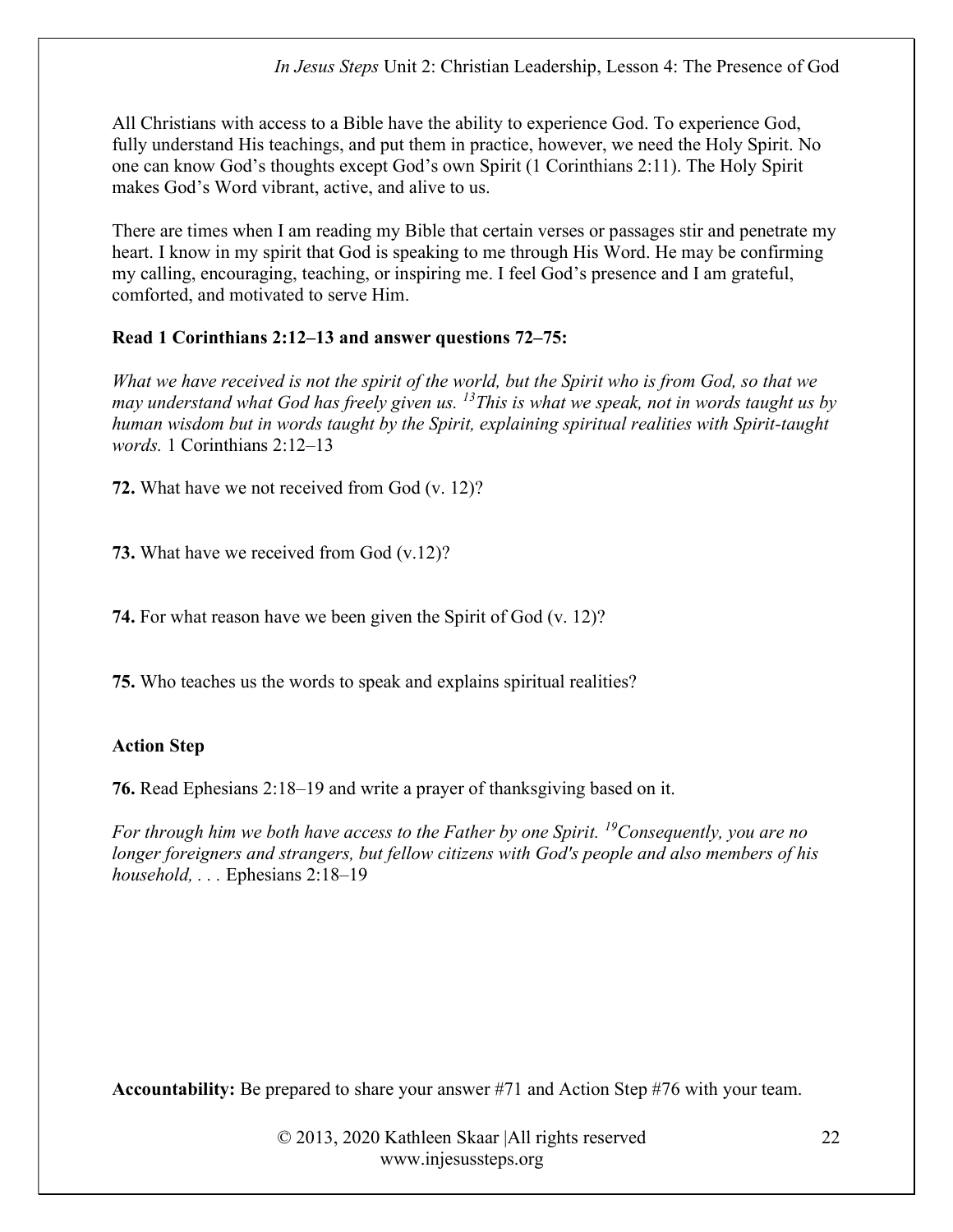If your relationship in Christ is not as strong and vibrant as you would like it, there is an easy answer. Ask God for a stronger and more vibrant relationship with Christ and trust Him to provide this for you. This is the prayer the apostle Paul prayed for the Ephesians, and I pray for you: I pray that out of his glorious riches he may strengthen you with power through his Spirit in your inner being,  $^{17}$ so that Christ may dwell in your hearts through faith. Ephesians 3:16–17

The apostle Paul experienced Christ and had a powerful union with Him through the Holy Spirit. He followed Christ and obeyed Him. He lived Christ daily. As a result, Paul was joyful. He preached about being joyful and modeled it through persecution and imprisonment.

Joy is a precious and needed gift in the life of a Christian. A leader who is joyful, even when facing apparent loss, will have a godly influence on others. Pray for and practice joy in God's presence and share the gospel with others so they too can be exceedingly glad.

You may go through times when you are just not happy. Satan may be putting thoughts in your head to torment and hurt you. There are other times when you are ill or facing intense persecution. You may be losing sight of God's presence and starting to focus on yourself and your pain. Cry out to the Lord and stop berating (scolding and criticizing) yourself. Jesus loves you and will see you through to victory. Trust Him.

Let us pray. Ask the Holy Spirit to guide you in praying with humble, sincere, and pure heart:

O God, create in me a pure heart to seek You and Your Holy presence each day. Give me more of You in Christ Jesus. I pray that I never try to exalt myself in any way. May I seek holiness, wisdom, intelligence, and humility for Your honor and not for my recognition, honor, or attention. I seek Your presence O LORD to love, obey, and serve You with an undivided and true heart. You are my Leader, Christ Jesus; make me a holy leader in God's service. Amen.

## Action Step: Read the following paragraph and answer question 77:

Joy is a fruit of the Spirit (Galatians 5:22). God's presence through His Holy Spirit results in joy. Walk in the Spirit, walk in joy today. Be happy toward everyone. Practice expressing this joy for the next seven days until it becomes a "happy habit."

77. Share an experience with your team from this past week of God's presence and joy.

Accountability: Be prepared to share your Action step #77 with your team. You may have to share the following week, after you've had an opportunity to practice walking in joy.